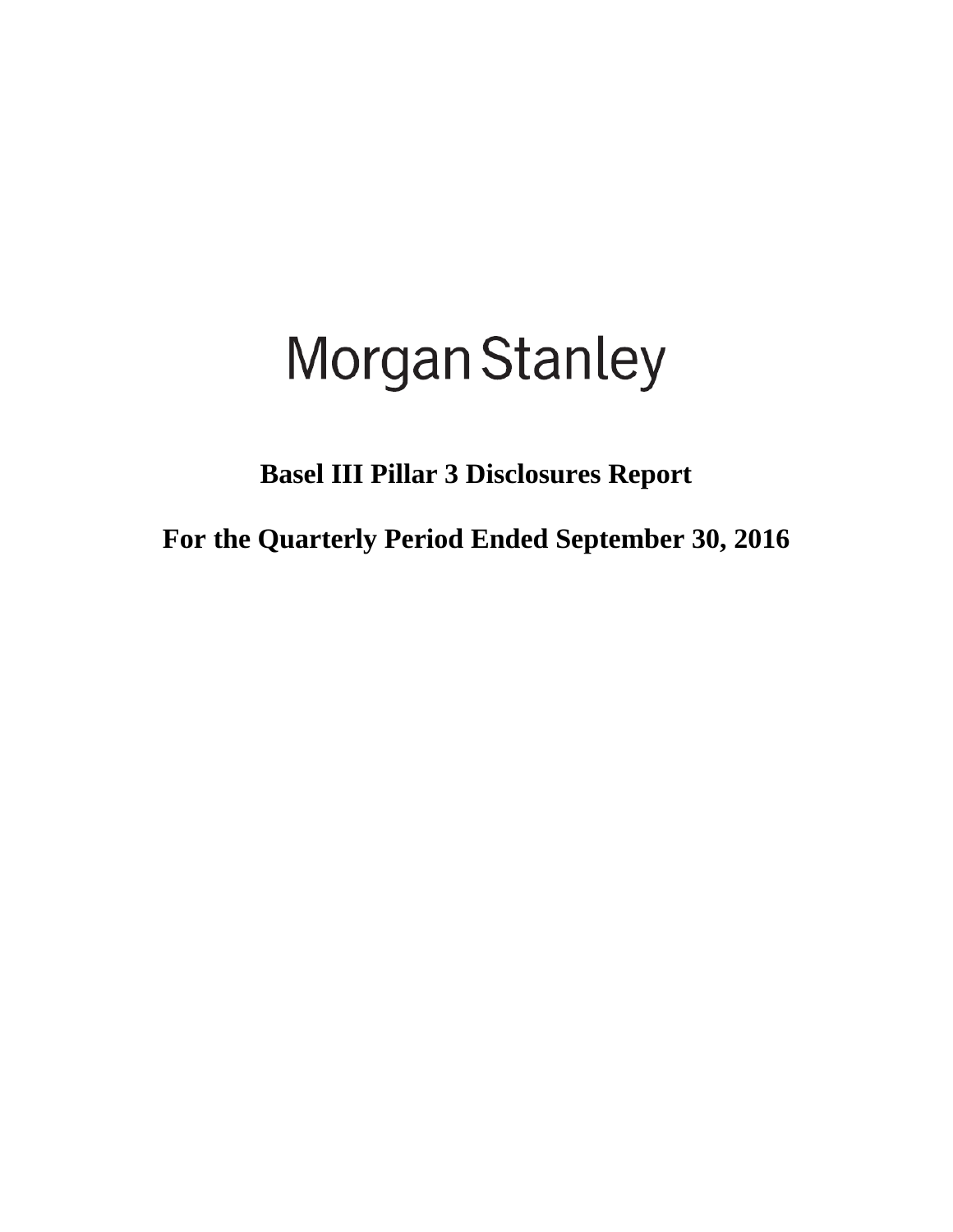# Morgan Stanley

# BASEL III PILLAR 3 DISCLOSURES REPORT

*For the quarterly period ended September 30, 2016*

|     | <b>Table of Contents</b>                                                                      | Page           |
|-----|-----------------------------------------------------------------------------------------------|----------------|
| 1   | Morgan Stanley                                                                                |                |
| 2   | Capital Framework                                                                             | 1              |
| 3   | Capital Structure                                                                             | 2              |
| 4   | Capital Adequacy                                                                              | $\overline{2}$ |
| 5   | <b>Credit Risk</b>                                                                            | 4              |
| 5.1 | Credit Risk: General Disclosures                                                              | 4              |
| 5.2 | Credit Risk: General Disclosure for Impaired Loans                                            | 7              |
| 5.3 | Portfolios Subject to Internal Ratings-Based Risk-Based Capital Formulas                      | 8              |
| 5.4 | General Disclosure for Wholesale Counterparty Credit Risk of Derivative Contracts, Repo-Style |                |
|     | <b>Transactions and Margin Lending</b>                                                        | 10             |
| 5.5 | <b>Credit Risk Mitigation</b>                                                                 | 12             |
| 6   | Equities Not Subject to Market Risk Capital Rule                                              | 13             |
| 7   | <b>Securitization Exposures</b>                                                               | 14             |
| 7.1 | Accounting and Valuation                                                                      | 15             |
| 7.2 | Securitization and Resecuritization Exposures in the Banking Book                             | 15             |
| 7.3 | Securitization and Resecuritization Exposures in the Trading Book                             | 17             |
| 8   | <b>Interest Rate Risk Sensitivity Analysis</b>                                                | 18             |
| 9   | <b>Market Risk</b>                                                                            | 18             |
| 9.1 | Model Methodology, Assumptions and Exposure Measures                                          | 19             |
| 9.2 | <b>Model Limitations</b>                                                                      | 20             |
| 9.3 | <b>Model Validation</b>                                                                       | 21             |
| 9.4 | <b>Regulatory VaR Backtesting</b>                                                             | 21             |
| 9.5 | <b>Covered Positions</b>                                                                      | 21             |
| 9.6 | <b>Stress Testing of Covered Positions</b>                                                    | 22             |
| 10  | <b>Operational Risk</b>                                                                       | 22             |
| 11  | Supplementary Leverage Ratio                                                                  | 23             |
| 12  | Disclosure Map                                                                                | 25             |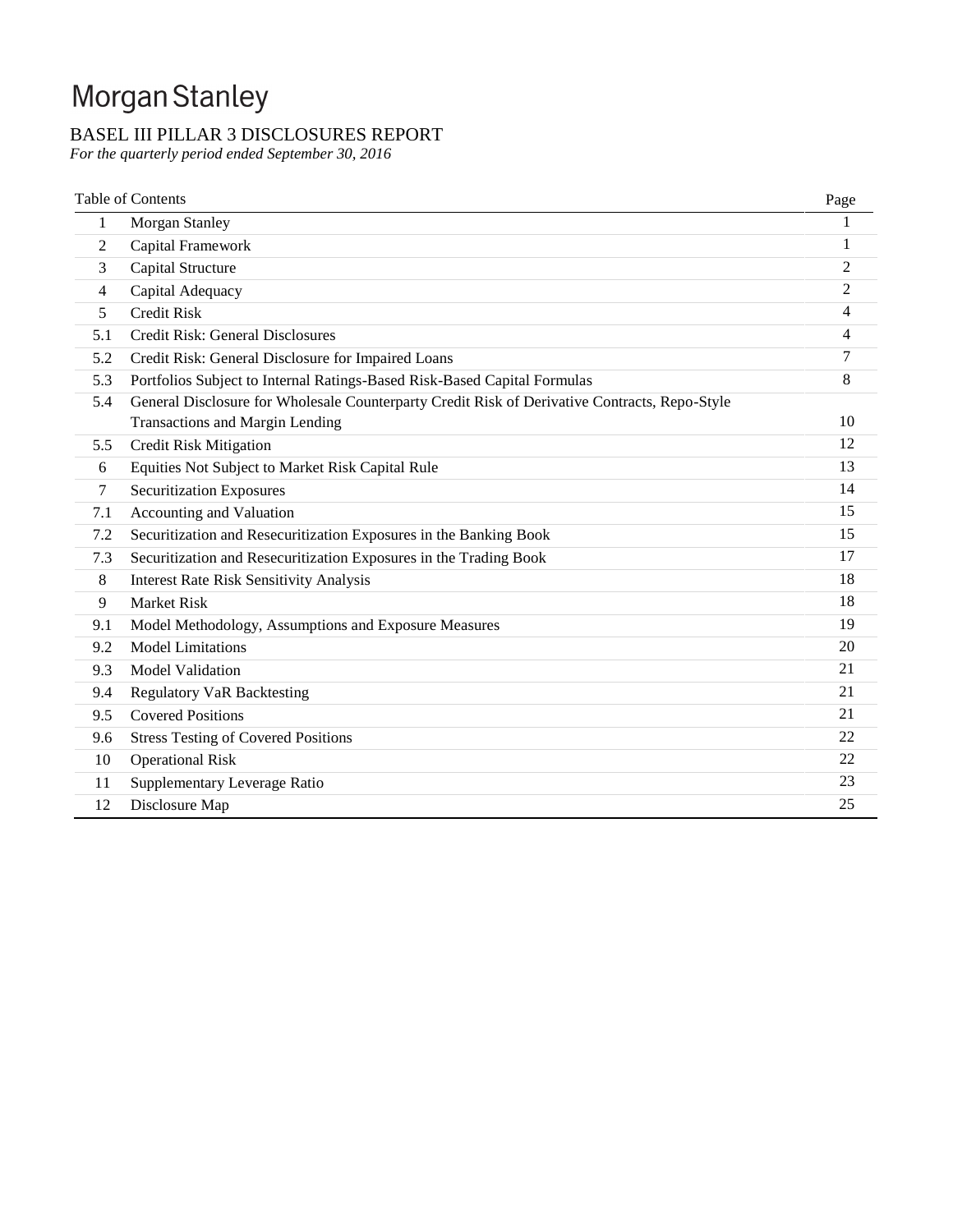# **1. Morgan Stanley**

Morgan Stanley is a global financial services firm that, through its subsidiaries and affiliates, provides a wide variety of products and services to a large and diversified group of clients and customers, including corporations, governments, financial institutions, and individuals. Unless the context otherwise requires, the terms "Morgan Stanley" or the "Firm" mean Morgan Stanley (the "Parent") together with its consolidated subsidiaries.

Morgan Stanley was originally incorporated under the laws of the State of Delaware in 1981, and its predecessor companies date back to 1924. The Firm is a financial holding company under the Bank Holding Company Act of 1956, as amended (the "BHC Act"), and is subject to the regulation and oversight of the Board of Governors of the Federal Reserve System (the "Federal Reserve").

The Firm conducts its business from its headquarters in and around New York City, its regional offices and branches throughout the United States of America ("U.S."), and its principal offices in London, Tokyo, Hong Kong, and other world financial centers. The basis of consolidation for accounting and regulatory purposes is materially the same. The Federal Reserve establishes capital requirements for the Firm, including well-capitalized standards, and evaluates the Firm's compliance with such capital requirements. The Office of the Comptroller of the Currency (the "OCC") establishes similar capital requirements and standards for the Firm's U.S. bank operating subsidiaries Morgan Stanley Bank, N.A. and Morgan Stanley Private Bank, National Association (collectively, "U.S. Bank Subsidiaries").

At September 30, 2016, the Firm's insurance subsidiaries surplus capital included in the total capital of the consolidated group was \$29 million. At September 30, 2016, none of the Firm's subsidiaries had capital less than the minimum required capital amount. For descriptions of the Firm's business, see "Business" in Part I, Item 1 of the Firm's Annual Report on Form 10-K for the year ended December 31, 2015 ("2015 Form 10-K").

# **2. Capital Framework**

In December 2010, the Basel Committee on Banking Supervision ("Basel Committee") established a new risk-based capital, leverage ratio, and liquidity framework, known as "Basel III." In July 2013, the U.S. banking regulators issued a final rule to implement many aspects of Basel III ("U.S. Basel III"). Although the Firm and its U.S. Bank Subsidiaries became subject to U.S. Basel III beginning on January 1, 2014, certain requirements of U.S. Basel III will be phased in over several years. On February 21, 2014, the Federal Reserve and the OCC approved the Firm's and its U.S. Bank Subsidiaries' respective use of the U.S. Basel III advanced internal ratings-based approach for determining credit risk capital requirements and advanced measurement approaches for determining operational risk capital requirements to calculate and publicly disclose their risk-based capital ratios beginning with the second quarter of 2014, subject to the "capital floor" discussed below (the "Advanced Approach"). As a U.S. Basel III Advanced Approach banking organization, the Firm is required to compute risk-based capital ratios using both (i) standardized approaches for calculating credit risk weighted assets ("RWAs") and market risk RWAs (the "Standardized Approach"); and (ii) an advanced internal ratings-based approach for calculating credit risk RWAs, an advanced measurement approach for calculating operational risk RWAs, and an advanced approach for market risk RWAs calculated under U.S. Basel III. For a further discussion of the regulatory capital framework applicable to the Firm, see "Management's Discussion and Analysis of Financial Condition and Results of Operations ("MD&A")—Liquidity and Capital Resources—Regulatory Requirements" in Part I, Item 2 of the Firm's Quarterly Report on Form 10-Q for the quarter ended September 30, 2016 ("Form 10-Q").

U.S. Basel III requires banking organizations that calculate risk-based capital ratios using the Advanced Approach, including the Firm, to make qualitative and quantitative disclosures regarding their capital and RWAs on a quarterly basis ("Pillar 3 Disclosures"). This report contains the Firm's Pillar 3 Disclosures for its credit, market and operational risks for the quarter ended September 30, 2016, in accordance with the U.S. Basel III, 12 C.F.R. § 217.171 through 217.173 and 217.212.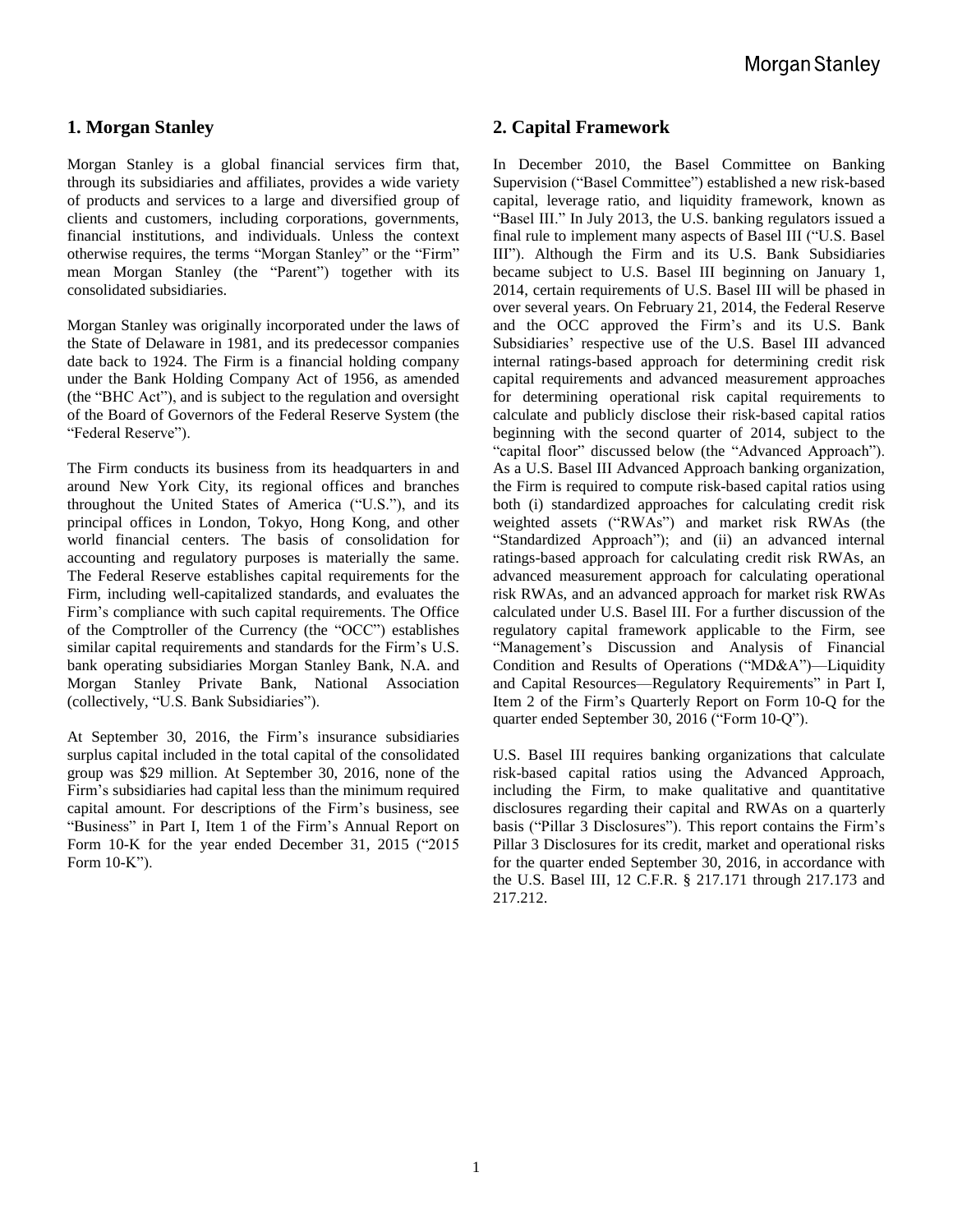The Firm's Pillar 3 Disclosures are not required to be, and have not been, audited by the Firm's independent registered public accounting firm. The Firm's Pillar 3 Disclosures were based on its current understanding of U.S. Basel III and other factors, which may be subject to change as the Firm receives additional clarification and implementation guidance from regulators relating to U.S. Basel III, and as the interpretation of the final rule evolves over time. Some measures of exposures contained in this report may not be consistent with accounting principles generally accepted in the U.S. ("U.S. GAAP"), and may not be comparable with measures reported in the 2015 Form 10-K and the Form 10-Q.

# **3. Capital Structure**

The Firm has issued a variety of capital instruments to meet its regulatory capital requirements and to maintain a strong capital base. These capital instruments include common stock that qualifies as Common Equity Tier 1 capital, noncumulative perpetual preferred stock that qualifies as Additional Tier 1 capital, and subordinated debt that qualifies as Tier 2 capital, each under U.S. Basel III. For a discussion of the Firm's capital instruments, see Note 11 (Borrowings and Other Secured Financings) and Note 15 (Total Equity) to the consolidated financial statements in Part II, Item 8 of the 2015 Form 10-K, and Note 10 (Long-Term Borrowings and Other Secured Financings) and Note 14 (Total Equity) to the consolidated financial statements in Part I, Item 1 as well as "MD&A—Liquidity and Capital Resources—Regulatory Requirements—Regulatory Capital Requirements" in Part I, Item 2 of the Form  $10-Q$ .<sup>1</sup>

# **4. Capital Adequacy**

Capital strength is fundamental to the Firm's operation as a credible and viable market participant. To assess the amount of capital necessary to support the Firm's current and prospective risk profile, which ultimately informs the Firm's capital distribution capacity, the Firm determines its overall capital requirement under normal and stressed operating environments, both on a current and forward-looking basis. For a further discussion on the Firm's required capital framework, see "MD&A—Liquidity and Capital Resources— Regulatory Requirements—Attribution of Average Common Equity according to the Required Capital Framework" in Part I, Item 2 of the Form 10-Q.

In determining its overall capital requirement, the Firm classifies its exposures as either "banking book" or "trading book." Banking book positions, which may be accounted for at amortized cost, lower of cost or market, fair value or under the equity method, are subject to credit risk capital requirements which are discussed in Section 5 "Credit Risk" included herein. Trading book positions represent positions that the Firm holds as part of its market-making and underwriting businesses. These positions, which reflect assets or liabilities that are accounted for at fair value, and certain banking book positions which are subject to both credit risk and market risk charges, (collectively, "covered positions") as well as certain non-covered positions included in Value-at-Risk ("VaR"), are subject to market risk capital requirements, which are discussed in Section 9 "Market Risk" included herein. Some trading book positions, such as derivatives, are also subject to counterparty credit risk capital requirements. Credit and market risks related to securitization exposures are discussed in Section 7 "Securitization Exposures" included herein.

<sup>1.</sup> Regulatory requirements, including capital requirements and certain covenants contained in various agreements governing indebtedness of the Firm may restrict the Firm's ability to access capital from its subsidiaries. For discussions of restrictions and other major impediments to transfer of funds or capital, see "Risk Factors-Liquidity and Funding Risk" in Part I, Item 1A, "Quantitative and Qualitative Disclosures about Market Risk—Risk Management—Liquidity and Funding Risk" in Part II, Item 7A, and Note 14 (Regulatory Requirements) to the consolidated financial statements in Part II, Item 8 of the 2015 Form 10-K. For further information on the Firm's capital structure in accordance with U.S. Basel III, see "MD&A—Liquidity and Capital Resources—Regulatory Requirements" in Part I, Item 2 of the Form 10-Q.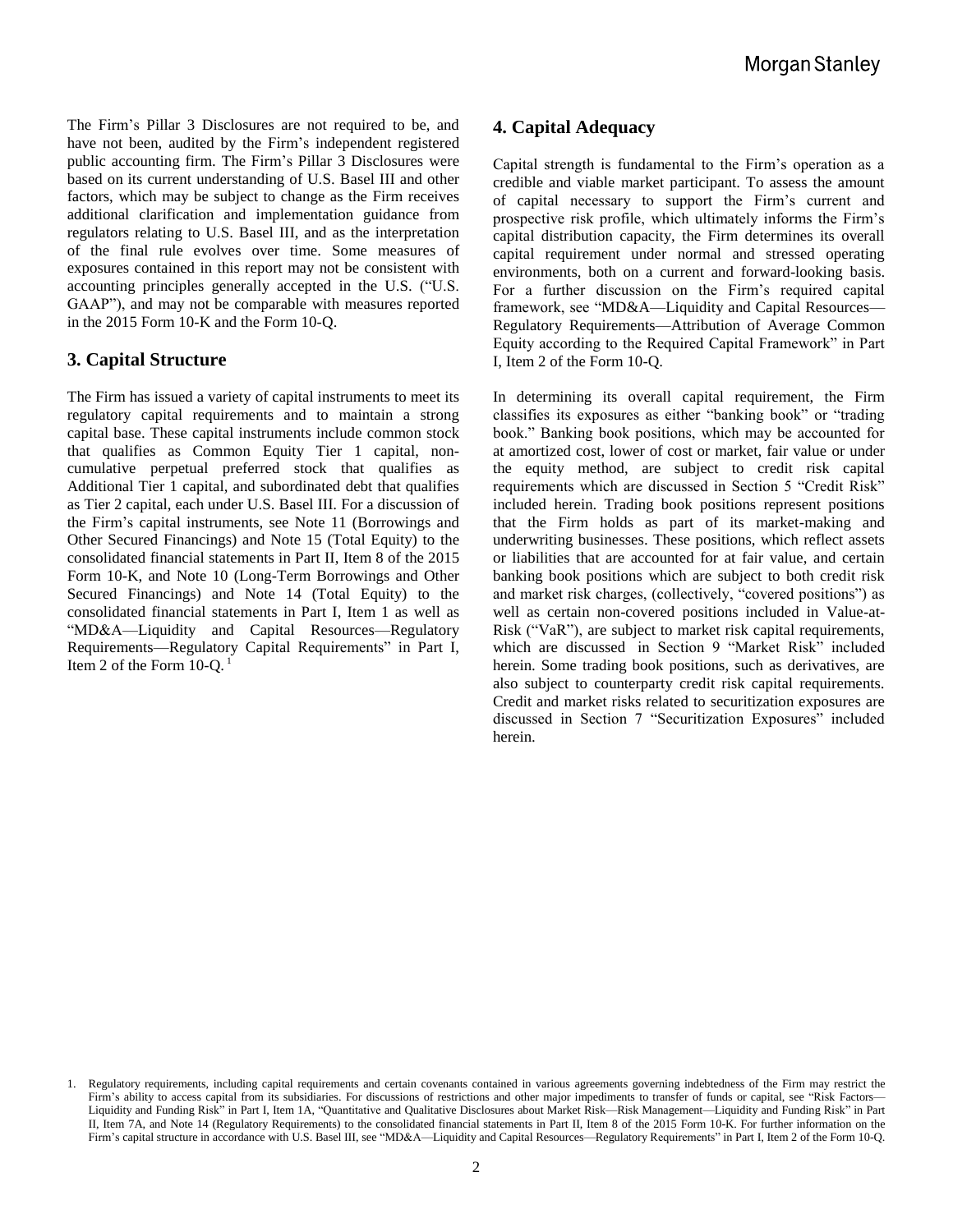The following table presents components of the Firm's RWAs in accordance with the Advanced Approach, subject to transitional provisions:

#### **Risk-weighted assets by U.S. Basel III exposure category**

| \$ in millions                                               | At<br>September 30, 2016 <sup>1</sup> |         |  |  |  |
|--------------------------------------------------------------|---------------------------------------|---------|--|--|--|
| <b>Credit risk RWAs</b>                                      |                                       |         |  |  |  |
| Wholesale exposures                                          | \$                                    | 92,612  |  |  |  |
| Retail exposures:                                            |                                       |         |  |  |  |
| Residential mortgage                                         |                                       | 2,392   |  |  |  |
| Qualifying revolving                                         |                                       | 16      |  |  |  |
| Other retail                                                 |                                       | 3,605   |  |  |  |
| Securitization exposures:                                    |                                       |         |  |  |  |
| Subject to Supervisory Formula<br>Approach                   |                                       | 3,015   |  |  |  |
| Subject to Simplified Supervisory<br>Formula Approach        |                                       | 6,442   |  |  |  |
| Subject to 1,250% risk weight                                |                                       | 150     |  |  |  |
| Cleared transactions                                         |                                       | 2,146   |  |  |  |
| Equity exposures:                                            |                                       |         |  |  |  |
| Subject to the Simple Risk-<br>Weighted Approach             |                                       | 14,780  |  |  |  |
| Subject to the Alternative Modified<br>Look-Through Approach |                                       | 2,433   |  |  |  |
| Other assets <sup>2</sup>                                    |                                       | 20,953  |  |  |  |
| Credit valuation adjustment                                  |                                       | 23,230  |  |  |  |
| Total credit risk RWAs <sup>3</sup>                          | \$                                    | 171,774 |  |  |  |
| <b>Market risk RWAs</b>                                      |                                       |         |  |  |  |
| <b>Regulatory VaR</b>                                        | \$                                    | 5,458   |  |  |  |
| Regulatory stressed VaR                                      |                                       | 15,089  |  |  |  |
| Incremental risk charge                                      |                                       | 3,270   |  |  |  |
| Comprehensive risk measure                                   |                                       | 6,004   |  |  |  |
| Specific risk:                                               |                                       |         |  |  |  |
| Non-securitizations                                          |                                       | 16,600  |  |  |  |
| Securitizations                                              |                                       | 13,874  |  |  |  |
| Total market risk RWAs <sup>4</sup>                          | \$                                    | 60,295  |  |  |  |
| <b>Total operational risk RWAs</b>                           |                                       | 126,417 |  |  |  |
| <b>Total RWAs</b>                                            | \$                                    | 358,486 |  |  |  |

1. For information on the Firm's credit risk RWAs, market risk RWAs and operational risk RWAs roll-forward from December 31, 2015 to September 30, 2016, see "MD&A—Liquidity and Capital Resources— Regulatory Requirements—Regulatory Capital Requirements" in Part I, Item 2 of the Form 10-Q.

- 2. Amount reflects assets not in a defined category of \$19,261 million, nonmaterial portfolios of exposures of \$1,004 million and unsettled transactions of \$688 million.
- 3. In accordance with U.S. Basel III, credit risk RWAs, with the exception of Credit Valuation Adjustment ("CVA"), reflect a 1.06 multiplier.
- 4. For more information on the Firm's measure for market risk and market risk RWAs, see Section 9 "Market Risk" herein.

The following table presents the risk-based capital ratios for the Firm and its U.S. Bank Subsidiaries at September 30, 2016. Each ratio represents the lower of risk-based capital ratios (on a transitional basis) calculated using a U.S. Basel III transitional numerator and RWAs computed under the Standardized Approach or under the Advanced Approach. At September 30, 2016, the Firm's risk-based capital ratios were lower under the Advanced Approach transitional rules; however, the risk-based capital ratios for the Firm's U.S. Bank Subsidiaries were lower under the Standardized Approach transitional rules.

#### **Risk-based capital ratios**

|                                                                             | At Septemper 30. ZUT6             |                         |                        |  |  |  |  |  |
|-----------------------------------------------------------------------------|-----------------------------------|-------------------------|------------------------|--|--|--|--|--|
|                                                                             | CET <sub>1</sub><br>capital ratio | Tier 1<br>capital ratio | Total<br>capital ratio |  |  |  |  |  |
| Morgan Stanley                                                              | 16.8%                             | 18.9%                   | 22.0%                  |  |  |  |  |  |
| Morgan Stanley Bank,<br>N.A. <sup>1</sup>                                   | 15.7%                             | 15.7%                   | 17.5%                  |  |  |  |  |  |
| <b>Morgan Stanley Private</b><br>Bank, National<br>Association <sup>1</sup> | 26.5%                             | 26.5%                   | 26.7%                  |  |  |  |  |  |
| CET1-Common Equity Tier 1                                                   |                                   |                         |                        |  |  |  |  |  |

**At September 30, 2016**

1. At September 30, 2016, risk-based capital ratios calculated using a U.S. Basel III transitional numerator and RWAs computed under the Advanced Approach were as follows: Morgan Stanley Bank, N.A.: Common Equity Tier 1 capital ratio: 24.4%; Tier 1 capital ratio: 24.4% and Total capital ratio: 27.0%; and Morgan Stanley Private Bank, National Association: Common Equity Tier 1 capital ratio: 43.4%; Tier 1 capital ratio: 43.4% and Total capital ratio: 43.5%.

#### *Risk Management Objectives, Structure and Policies*

For a discussion of the Firm's risk management objectives, structure and policies, including its risk management strategies and processes, the structure and organization of its risk management function, the scope and nature of its risk reporting and measurement systems, and its policies for hedging and mitigating risk and strategies and processes for monitoring the continuing effectiveness of hedges and mitigants, see "Quantitative and Qualitative Disclosures about Market Risk—Risk Management" in Part II, Item 7A of the 2015 Form 10-K.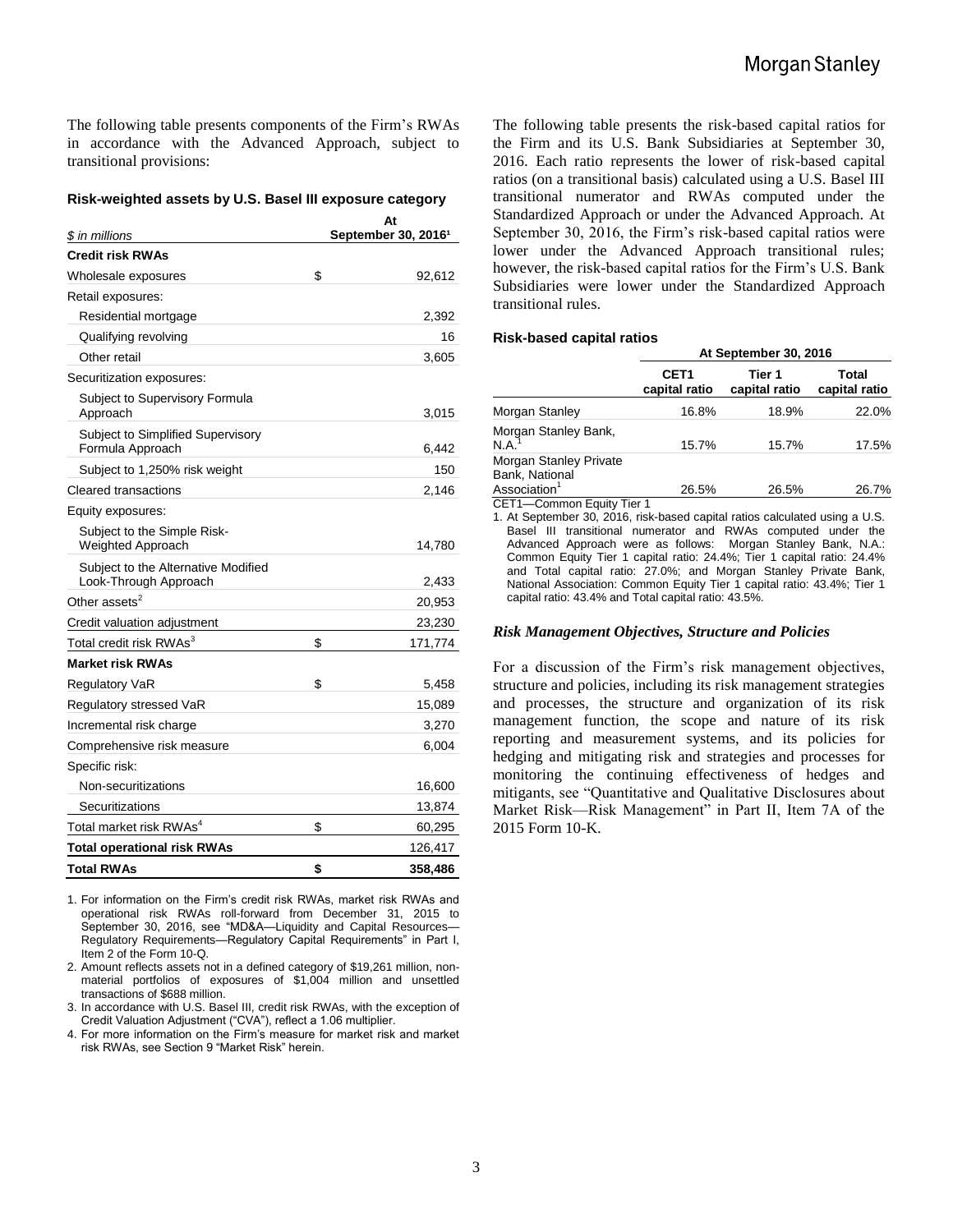#### *Capital Conservation Buffer, Countercyclical Capital Buffer and Global Systemically Important Bank Surcharge*

Under U.S. Basel III, the Firm and its U.S. Bank Subsidiaries are subject to the capital conservation buffer, the countercyclical capital buffer ("CCyB"), and the global systemically important bank ("G-SIB") surcharge (collectively, the "buffers"). These buffers, which apply above the minimum risk-based capital ratio requirements, are effective under a phased-in approach that commenced in 2016, and will be fully phased in by the beginning of 2019. On a fully phased-in basis, a greater than 2.5% Common Equity Tier 1 capital conservation buffer, up to a 2.5% Common Equity Tier 1 CCyB (currently set by banking regulators at zero), and a Common Equity Tier 1 G-SIB capital buffer (currently at 3%) are required to be maintained. In 2016, the phase-in amount for each of the buffers is 25% of the fully phased-in buffer requirement. Failure to maintain the buffers would result in restrictions on the Firm and its U.S. Bank Subsidiaries' ability to make capital distributions, including the payment of dividends and the repurchase of stock, and to pay discretionary bonuses to executive officers.

The aggregate of the minimum buffers is 1.4% under transitional provisions in 2016, and is computed as the sum of 25% of the 2.5% capital conservation buffer plus 25% of the current 3% G-SIB surcharge plus 25% of the CCyB, currently set at zero. At September 30, 2016, on a transitional basis, the Firm's capital conservation buffer of 12.3% exceeds the minimum requirement. Therefore, the Firm is not subject to payout ratio limitations on its eligible retained income of \$4,642 million, which represents the aggregate of the Firm's net income for the previous four quarters net of any distributions and associated tax effects not already reflected in net income.

For further information on the transitional provisions for minimum risk-based capital ratios, see "MD&A—Liquidity and Capital Resources—Regulatory Requirements— Regulatory Capital Requirements—Minimum Risk-Based Capital Ratios: Transitional Provisions" in Part I, Item 2 of the Form 10-Q.

# **5. Credit Risk**

## **5.1. Credit Risk: General Disclosures**

Credit risk refers to the risk of loss arising when a borrower, counterparty, or issuer does not meet its financial obligations to the Firm. Credit risk includes country risk, which is the risk that events in, or affecting a foreign country might adversely affect the Firm. "Foreign country" means any country other than the  $U.S.<sup>1</sup>$  The Firm primarily incurs credit risk exposure to institutions and individual investors through its Institutional Securities and Wealth Management business segments. In order to help protect the Firm from losses, the Credit Risk Management Department establishes Firm-wide practices to evaluate, monitor, and control credit risk exposure at the transaction, obligor, and portfolio levels. The Credit Risk Management Department approves extensions of credit, evaluates the creditworthiness of the Firm's counterparties and borrowers on a regular basis, and ensures that credit exposure is actively monitored and managed. For a further discussion of the Firm's credit risk and credit risk management framework, see "Quantitative and Qualitative Disclosures about Market Risk—Risk Management—Credit Risk" in Part II, Item 7A of the 2015 Form 10-K and in Part I, Item 3 of the Form 10-Q. For a discussion of the Firm's risk governance structure, see "Quantitative and Qualitative Disclosures about Market Risk—Risk Management—Overview—Risk Governance Structure" in Part II, Item 7A of the 2015 Form 10-K.

<sup>1.</sup> U.S. includes the District of Columbia, Puerto Rico, and U.S. territories and possessions.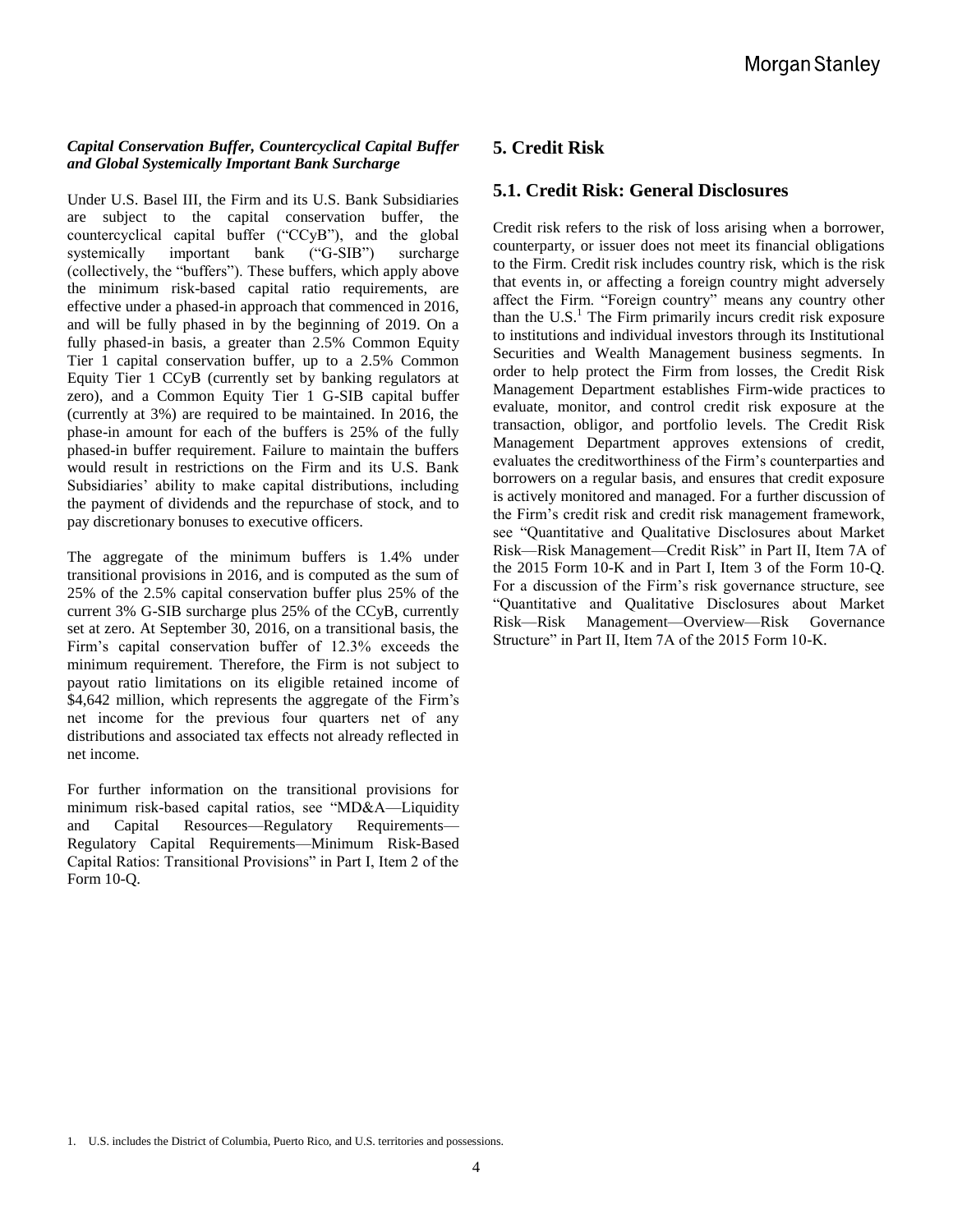The following tables present certain of the Firm's on- and off-balance sheet positions for which the Firm is subject to credit risk exposure. These amounts do not include the effects of certain credit risk mitigation techniques (*e.g.*, collateral and netting not permitted under U.S. GAAP), equity investments or liability positions that also would be subject to credit risk capital calculations, and amounts related to items that are deducted from regulatory capital.

The following tables are presented on a U.S. GAAP basis and reflect amounts by product type, region (based on the legal domicile of the counterparty), remaining contractual maturity and counterparty or industry type.

#### **Credit Risk Exposures by Product Type and Geographic Region**

|                                                         | At September 30, 2016 |                 |                                             |  |                          |                              |              |                      |  |  |
|---------------------------------------------------------|-----------------------|-----------------|---------------------------------------------|--|--------------------------|------------------------------|--------------|----------------------|--|--|
| \$ in millions                                          |                       | <b>Americas</b> | Europe,<br><b>Middle East</b><br>and Africa |  | Asia-Pacific             | <b>Netting</b>               | <b>Total</b> | Quarterly<br>Average |  |  |
| <b>Product Type</b>                                     |                       |                 |                                             |  |                          |                              |              |                      |  |  |
| Cash <sup>2</sup>                                       | \$                    | 19,625 \$       | 14,176 \$                                   |  | $8,751$ \$               | - \$                         | 42,552 \$    | 49,708               |  |  |
| Derivative and other contracts <sup>3</sup>             |                       | 175,207         | 334,933                                     |  | 31,711                   | (508, 767)                   | 33,084       | 36,447               |  |  |
| Available for sale debt and held to maturity securities |                       | 78,714          | 205                                         |  | 28                       | $\qquad \qquad \blacksquare$ | 78,947       | 79,542               |  |  |
| Securities financing transactions <sup>3, 4</sup>       |                       | 177,801         | 67,586                                      |  | 53,332                   | (81, 859)                    | 216,860      | 222,783              |  |  |
| Loans <sup>5</sup>                                      |                       | 117,272         | 11,005                                      |  | 2.740                    | $\blacksquare$               | 131,017      | 125,234              |  |  |
| Other $6$                                               |                       | 30,565          | 20,747                                      |  | 19,398                   | $\overline{\phantom{a}}$     | 70,710       | 75,380               |  |  |
| Total on-balance sheet                                  | \$                    | 599,184 \$      | 448,652 \$                                  |  | 115,960 \$               | $(590, 626)$ \$              | 573,170 \$   | 589,094              |  |  |
| Commitments'                                            | \$                    | 77.144 \$       | 39,028 \$                                   |  | 48,434 \$                | - \$                         | 164,606 \$   | 164,765              |  |  |
| Guarantees <sup>8</sup>                                 |                       | 11,813          | 123                                         |  | $\overline{\phantom{a}}$ | $\blacksquare$               | 11,936       | 11,985               |  |  |
| Total off-balance sheet                                 | \$                    | 88,957\$        | 39,151 \$                                   |  | 48,434 \$                | - \$                         | 176,542 \$   | 176,750              |  |  |

#### **Remaining Contractual Maturity Breakdown by Product Type**

|                                                         | At September 30, 2016 |                          |            |                |                          |              |  |  |  |  |
|---------------------------------------------------------|-----------------------|--------------------------|------------|----------------|--------------------------|--------------|--|--|--|--|
|                                                         |                       | <b>Years to Maturity</b> |            |                |                          |              |  |  |  |  |
| \$ in millions                                          |                       | Less<br>than 1           | $1 - 5$    | Over 5         | <b>Netting</b>           | <b>Total</b> |  |  |  |  |
| <b>Product Type</b>                                     |                       |                          |            |                |                          |              |  |  |  |  |
| Cash <sup>2</sup>                                       | \$                    | 42,552 \$                | - \$       | - \$           | - \$                     | 42,552       |  |  |  |  |
| Derivative and other contracts <sup>3</sup>             |                       | 77.943                   | 127,003    | 336,905        | (508, 767)               | 33,084       |  |  |  |  |
| Available for sale debt and held to maturity securities |                       | 1.661                    | 29,044     | 48,242         | $\overline{\phantom{a}}$ | 78,947       |  |  |  |  |
| Securities financing transactions <sup>3, 4</sup>       |                       | 297,746                  | 973        | $\blacksquare$ | (81, 859)                | 216,860      |  |  |  |  |
| Loans <sup>5</sup>                                      |                       | 67,702                   | 31,866     | 31,449         | $\sim$                   | 131,017      |  |  |  |  |
| Other <sup>6</sup>                                      |                       | 57,282                   | 5,875      | 7,553          | $\blacksquare$           | 70,710       |  |  |  |  |
| <b>Total on-balance sheet</b>                           |                       | 544,886 \$               | 194,761 \$ | 424,149 \$     | $(590, 626)$ \$          | 573,170      |  |  |  |  |
| Commitments <sup>7</sup>                                | \$                    | 93,475 \$                | 69,240 \$  | $1,891$ \$     | - \$                     | 164,606      |  |  |  |  |
| Guarantees <sup>8</sup>                                 |                       | 4,215                    | 2,131      | 5,590          | $\blacksquare$           | 11,936       |  |  |  |  |
| <b>Total off-balance sheet</b>                          |                       | 97,690 \$                | 71,371 \$  | 7,481 \$       | - \$                     | 176,542      |  |  |  |  |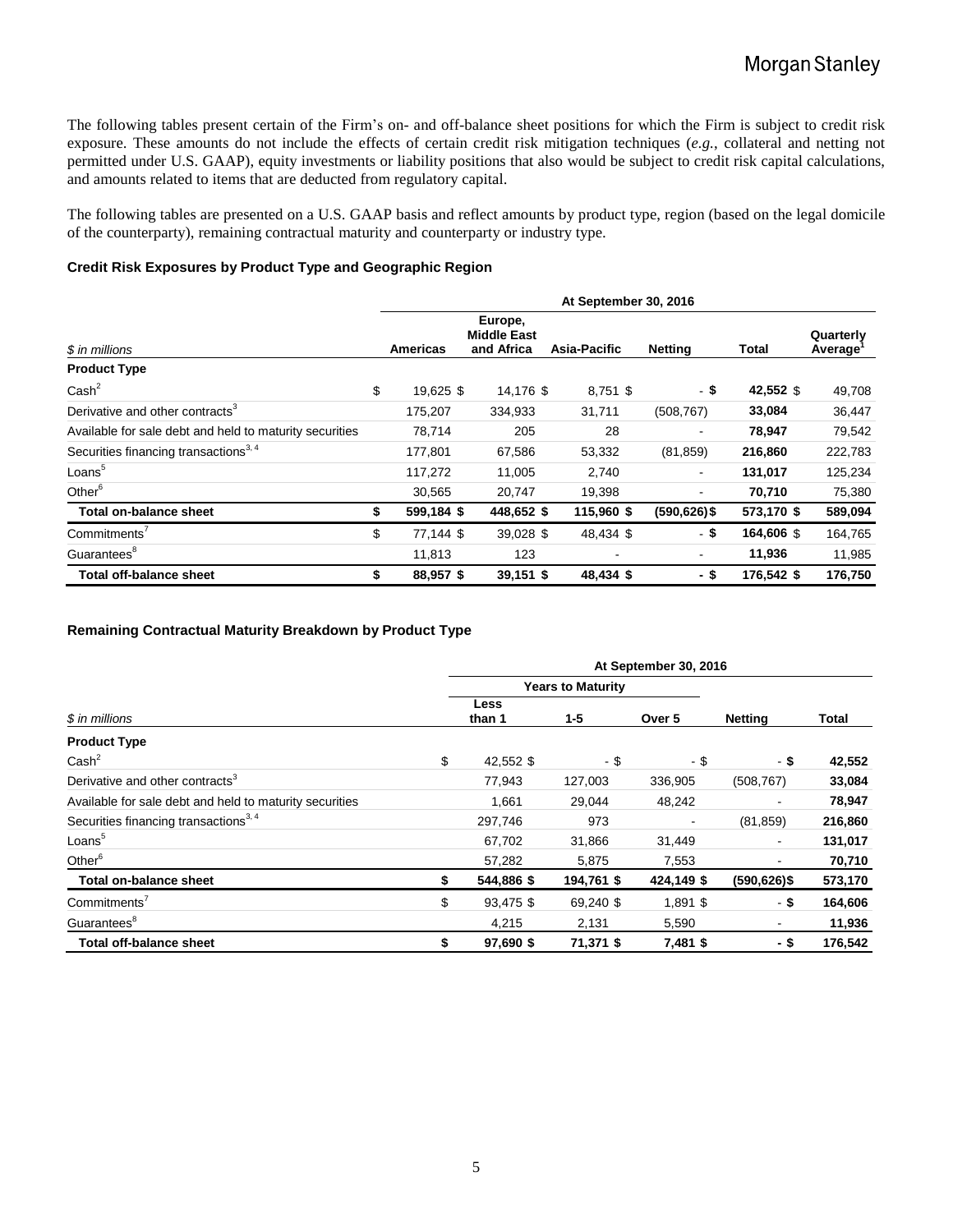#### **Distribution of Exposures by Product Type and Counterparty or Industry Type**

|                                                            | At September 30, 2016 |                          |                |                                      |                |                 |              |  |  |  |
|------------------------------------------------------------|-----------------------|--------------------------|----------------|--------------------------------------|----------------|-----------------|--------------|--|--|--|
|                                                            |                       |                          | Wholesale      |                                      |                |                 |              |  |  |  |
| \$ in millions                                             |                       | <b>Bank</b> <sup>9</sup> | Sovereign      | Corporate<br>and Other <sup>10</sup> | Retail         | <b>Netting</b>  | <b>Total</b> |  |  |  |
| <b>Product Type</b><br>$\text{Cash}^2$                     | \$                    | 14.570 \$                | 27,967 \$      | 15\$                                 | - \$           | - \$            | 42,552       |  |  |  |
| Derivative and other contracts <sup>3</sup>                |                       | 236,271                  | 11,183         | 294,397                              | $\blacksquare$ | (508, 767)      | 33,084       |  |  |  |
| Available for sale debt and held to maturity<br>securities |                       | $\blacksquare$           | 70,579         | 8,368                                |                | $\blacksquare$  | 78,947       |  |  |  |
| Securities financing transactions <sup>3,4</sup>           |                       | 26,470                   | 35,881         | 236,368                              |                | (81, 859)       | 216,860      |  |  |  |
| Loans <sup>5</sup>                                         |                       | 417                      | 394            | 61,084                               | 69,122         | $\blacksquare$  | 131,017      |  |  |  |
| Other <sup>6</sup>                                         |                       | 17,834                   | 8,211          | 44,665                               |                | ٠               | 70,710       |  |  |  |
| Total on-balance sheet                                     | \$                    | 295,562 \$               | 154,215 \$     | 644,897 \$                           | 69,122 \$      | $(590, 626)$ \$ | 573,170      |  |  |  |
| Commitments'                                               | \$                    | 16,645 \$                | $1,227$ \$     | 140,852 \$                           | 5,882 \$       | $-$ \$          | 164,606      |  |  |  |
| Guarantees <sup>8</sup>                                    |                       | 2                        | $\blacksquare$ | 11,934                               |                | $\blacksquare$  | 11,936       |  |  |  |
| Total off-balance sheet                                    | \$                    | 16,647 \$                | $1,227$ \$     | 152,786 \$                           | 5,882 \$       | - \$            | 176,542      |  |  |  |

1. Average balances are calculated based on month-end balances or, where month-end balances are unavailable, quarter-end balances are used.

2. Amounts include Cash and due from banks as well as Interest bearing deposits with banks.

3. For further discussions on master netting agreements and collateral agreements, see Note 4 (Derivative Instruments and Hedging Activities) and Note 6 (Collateralized Transactions) to the consolidated financial statements in Part I, Item 1 of the Form 10-Q.

4. Amounts reflect Securities purchased under agreements to resell and Securities borrowed.

5. Amounts reflect loans held for investment, loans held for sale, and banking book loans designated at fair value, as well as margin lending and employee loans.

6. Amounts primarily reflect cash deposited with clearing organizations or segregated under federal and other regulations or requirements (excluding money market funds), Customer and other receivables, Intangible assets, premises, equipment and software costs and banking book U.S. government and agency securities designated at fair value.

7. Amounts reflect Letters of credit and other financial guarantees obtained to satisfy collateral requirements, lending commitments, Forward-starting securities purchased under agreement to resell and securities borrowed. For a further discussion on the Firm's commitments, see Note 11 (Commitments, Guarantees and Contingencies) to the consolidated financial statements in Part I, Item 1 of the Form 10-Q.

8. Amounts reflect standby letters of credit and other financial guarantees issued, and liquidity facilities. For a further discussion on the Firm's guarantees, see Note 11 (Commitments, Guarantees and Contingencies) to the consolidated financial statements in Part I, Item 1 of the Form 10-Q.

9. Bank counterparties primarily include banks and depository institutions.

10. Corporate and Other counterparties include exchanges and clearing houses.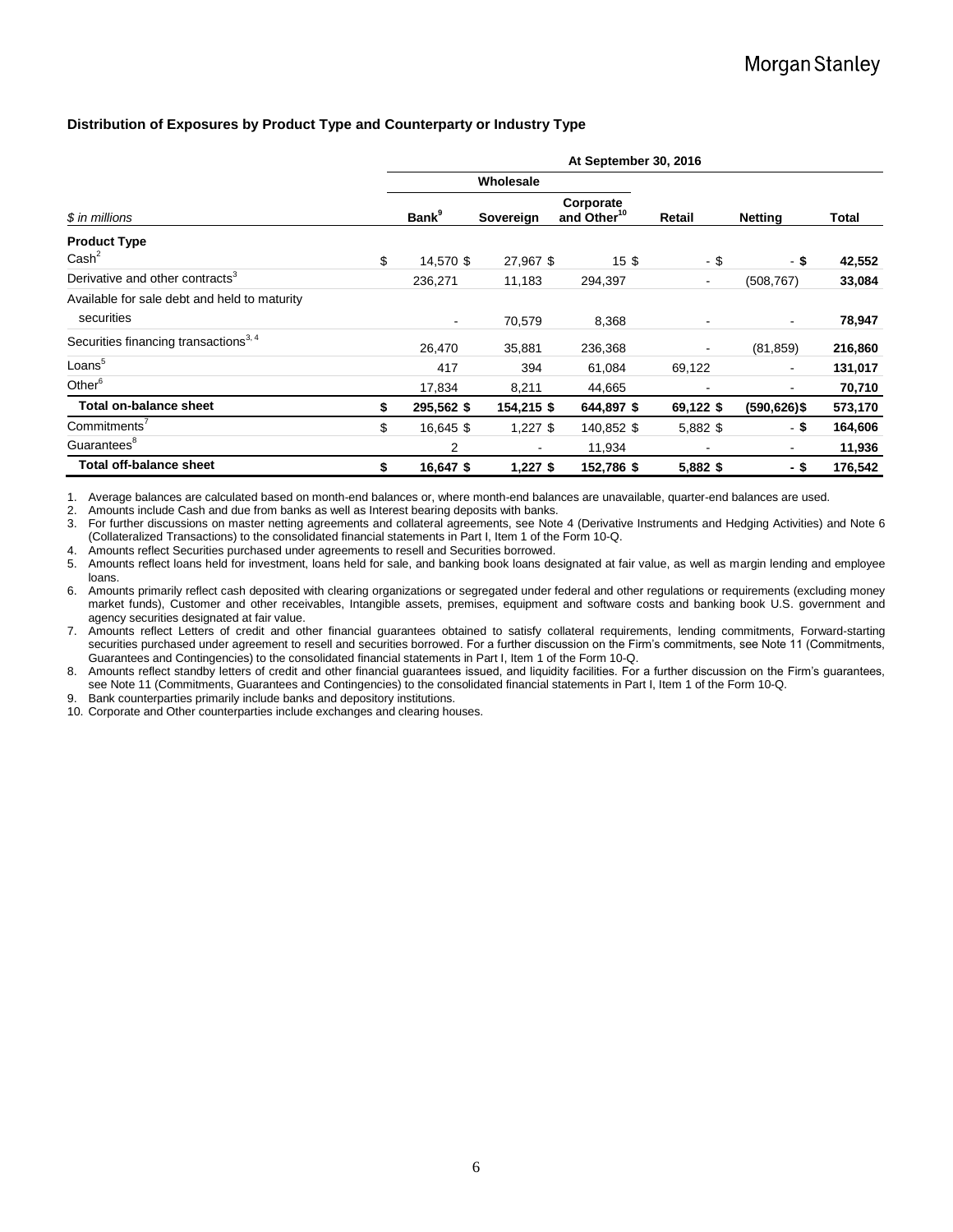# **5.2. Credit Risk: General Disclosure for Impaired Loans**

The Firm provides loans or lending commitments within its Institutional Securities and Wealth Management business segments. The Firm accounts for loans using the following designations: loans held for investment, loans held for sale, and loans at fair value. The allowance for loan losses estimates probable losses inherent in the held for investment portfolio as well as probable losses related to loans specifically identified as impaired.

For a discussion of the Firm's loan disclosures (including current and comparable prior period loan information by product type), such as the allowance for loan losses, impaired loans, reconciliation of changes in allowance for loan losses, and credit quality indicators, see Note 7 (Loans and Allowance for Credit Losses) to the consolidated financial statements in Part II, Item 8 of the 2015 Form 10-K and Note 7 (Loans and Allowance for Credit Losses) to the condensed consolidated financial statements in Part I, Item 1 of the Form 10-Q.

For a discussion of the Firm's determination of past due or delinquency status, placing of loans on nonaccrual status, returning of loans to accrual status, identification of impaired loans for financial accounting purposes, methodology for estimating allowance for loan losses, and charge-offs of uncollectible amounts, see Note 2 (Significant Accounting Policies) to the consolidated financial statements in Part II, Item 8 of the 2015 Form 10-K.

The following tables are presented on a U.S. GAAP basis and reflect details on impaired and past due loans along with allowances and charge-offs for the Firm's loans held for investment. The tables also include loans held for sale and loans held in the banking book designated at fair value.

|                                                                      | At September 30, 2016 |    |           |    |                                     |        |    |       |  |  |  |
|----------------------------------------------------------------------|-----------------------|----|-----------|----|-------------------------------------|--------|----|-------|--|--|--|
| \$ in millions                                                       | Bank <sup>1</sup>     |    | Sovereign |    | Corporate<br>and Other <sup>2</sup> | Retail |    | Total |  |  |  |
| Impaired loans with<br>allowance                                     | \$<br>$\blacksquare$  | \$ |           | \$ | 181                                 | \$     | \$ | 181   |  |  |  |
| Impaired loans<br>without allowance <sup>3</sup><br>Past due 90 days |                       |    |           |    | 186                                 | 28     |    | 214   |  |  |  |
| loans and on<br>nonaccrual                                           |                       |    |           |    | 229                                 | 747    |    | 976   |  |  |  |
| Past due 90 days<br>loans and still<br>accruing                      |                       |    |           |    |                                     |        |    |       |  |  |  |
| Allowance for loan<br>losses                                         | 1                     |    |           |    | 262                                 | 23     |    | 287   |  |  |  |
| Net charge-offs for<br>the quarter ended<br>September 30,<br>2016    |                       |    |           |    | 15                                  |        |    | 15    |  |  |  |

1. Bank counterparties primarily include banks and depository institutions.

2. Corporate and Other counterparties include exchanges and clearing houses.<br>3. At September 30, 2016, no allowance was outstanding for these loans as the At September 30, 2016, no allowance was outstanding for these loans as the present value of the expected future cash flows (or alternatively, the observable market price of the loan or the fair value of the collateral held) exceeded or equaled the carrying value.

|                                             | At September 30, 2016 |                 |                                             |      |  |                         |       |     |  |  |
|---------------------------------------------|-----------------------|-----------------|---------------------------------------------|------|--|-------------------------|-------|-----|--|--|
| \$ in millions                              |                       | <b>Americas</b> | Europe,<br><b>Middle East</b><br>and Africa |      |  | Asia-<br><b>Pacific</b> | Total |     |  |  |
| Impaired loans                              | S                     | 395             | - \$                                        | - \$ |  | $\sim$                  |       | 395 |  |  |
| Past due 90 days loans and<br>on nonaccrual |                       | 968             |                                             | 8    |  |                         |       | 976 |  |  |
| Allowance for loan losses                   |                       | 254             |                                             | 29   |  |                         |       | 287 |  |  |

#### **Loans Past Due and on nonaccrual by Counterparty or Industry Type**

|                          |   | At September 30, 2016 |                     |                     |       |  |  |  |  |  |
|--------------------------|---|-----------------------|---------------------|---------------------|-------|--|--|--|--|--|
| \$ in millions           |   | $90 - 120$<br>Days    | $120 - 180$<br>Days | 180 Days<br>or more | Total |  |  |  |  |  |
| <b>Counterparty Type</b> |   |                       |                     |                     |       |  |  |  |  |  |
| Bank                     | S | - \$                  | - \$                | - \$                |       |  |  |  |  |  |
| Sovereign                |   |                       |                     |                     |       |  |  |  |  |  |
| Corporate and other      |   | 91                    | 128                 | 10                  | 229   |  |  |  |  |  |
| Retail                   |   | 4                     | 726                 | 17                  | 747   |  |  |  |  |  |
| <b>Total</b>             |   | 95\$                  | 854\$               | 27 S                | 976   |  |  |  |  |  |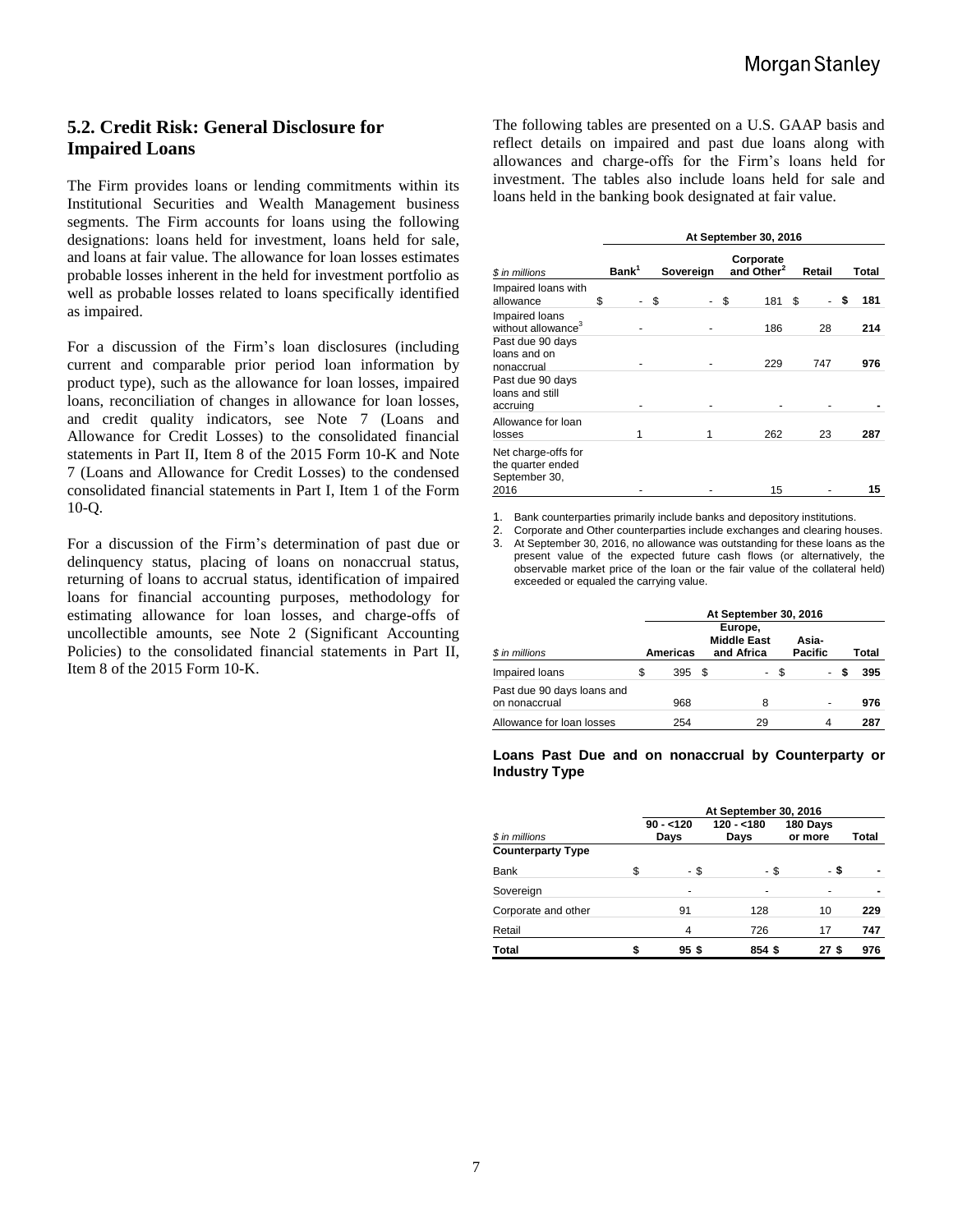# **5.3. Portfolios Subject to Internal Ratings-Based Risk-Based Capital Formulas**

The Firm utilizes its internal ratings system in the calculation of RWAs for the purpose of determining U.S. Basel III regulatory capital requirements for wholesale and retail exposures, as well as other internal risk management processes such as determining credit limits.

#### *Internal Ratings System Design*

As a core part of its responsibility for the independent management of credit risk, the Credit Risk Management Department maintains a control framework to evaluate the risk of obligors and the structure of credit facilities (for loans, derivatives, securities financing transactions, etc.), both at inception and periodically thereafter. For both wholesale and retail exposures, the Firm has internal ratings methodologies that assign a Probability of Default ("PD") and a Loss Given Default ("LGD"). These risk parameters, along with Exposure at Default ("EAD"), are used to compute credit risk RWAs under the Advanced Approach. Internal credit ratings serve as the Credit Risk Management Department's assessment of credit risk, and the basis for a comprehensive credit limits framework used to control credit risk. The Firm uses quantitative models and judgment to estimate the various risk parameters related to each obligor and/or credit facility. Internal ratings procedures, methodologies, and models are all independently and formally governed, and models and methodologies are reviewed by a separate model risk management oversight function.

The PD reflects the long-term "through the cycle" default probability of counterparties in every rating category. The LGD is an estimate of the expected economic loss incurred by the Firm during an economic downturn in the event of default by an obligor within a one-year horizon, or an estimate of the long-run default-weighted average economic loss incurred by the Firm in the event of default by an obligor within a oneyear horizon, whichever is greater, expressed as a percentage of EAD. The estimation of LGD considers all the costs of workout and collections net of recoveries (adjusted for time value of money). EAD is the estimated amount due at the time of default, expected during economic downturn conditions. EAD for certain products may be reduced by certain credit risk mitigants. Contingent liabilities, such as undrawn commitments and standby letters of credit, are considered in determining EAD.

#### *Internal Ratings System Process*

The performance of the overall internal ratings system is monitored on a quarterly basis. This involves a review of key performance measures that include rating overrides, accuracy ratio and comparison of internal ratings versus applicable agency ratings. The review is performed by an independent group, and the results and conclusions are reported to corresponding credit risk governance committees. The overall effectiveness of the internal ratings system is assessed annually and the evaluation results go through a rigorous challenge process by various governance committees before they are presented to the Firm's Board of Directors.

#### *Wholesale Exposures*

Wholesale exposures are credit risk exposures to institutions and individual investors that may arise from a variety of business activities, including, but not limited to, entering into swap or other derivative contracts under which counterparties have obligations to make payments to the Firm; extending credit to clients through various lending commitments; providing short-term or long-term funding that is secured by physical or financial collateral whose value may at times be insufficient to fully cover the loan repayment amount; and posting margin and/or collateral and/or deposits to clearing houses, clearing agencies, exchanges, banks, securities companies and other financial counterparties.

The Credit Risk Management Department evaluates wholesale obligors (including but not limited to: companies, individuals, sovereign entities or other government entities) and assigns them internal credit ratings using a "through the cycle" methodology that reflects credit quality expectation over a medium-term horizon.

The Credit Risk Management Department rates wholesale counterparties based on an analysis of the obligor and industry- or sector-specific qualitative and quantitative factors. The ratings process typically includes an analysis of the obligor's financial statements, evaluation of its market position, strategy, management, legal and environmental issues; and consideration of industry dynamics affecting its performance. The Credit Risk Management Department also considers securities prices and other financial markets to assess financial flexibility of the obligor. The Credit Risk Management Department collects relevant information to rate an obligor. If the available information for an obligor is limited, a conservative rating is assigned to reflect uncertainty arising from the limited information.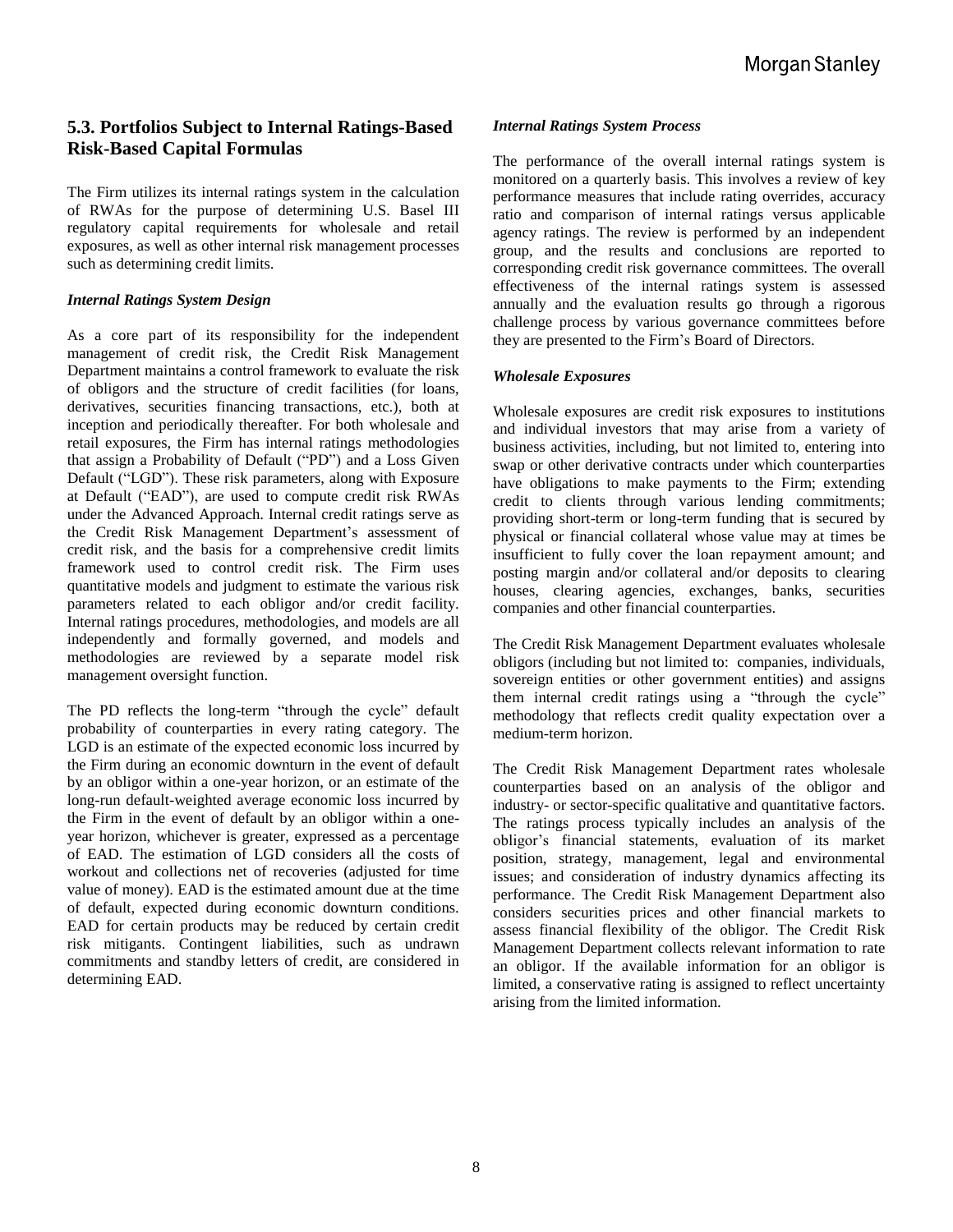#### *Retail Exposures*

Retail exposures generally include exposures to individuals and exposures to small businesses that are managed as part of a pool of exposures with similar risk characteristics, and not on an individual exposure basis. The Firm incurs retail exposure credit risk within its Wealth Management residential mortgage business by making single-family residential mortgage loans in the form of conforming, nonconforming, or home equity lines of credit ("HELOC"). In addition, the Firm grants loans to certain Wealth Management employees primarily in conjunction with a program to retain and recruit such employees. The primary source of the Firm's retail exposure is concentrated in two of three U.S. Basel III retail exposure categories: Residential Mortgages and Other Retail Exposures. The third U.S. Basel III retail category, Qualifying Revolving Exposures, is not currently relevant to the Firm as it has no assets related to this category.

Retail exposures consist of many small loans, thereby making it generally inefficient to assign ratings to each individual loan. Individual loans, therefore, are segmented and aggregated into pools. The Credit Risk Management Department develops the methodology to assign PD, LGD, and EAD estimates to these pools of exposures with similar risk characteristics, using factors that may include the Fair Isaac Corporation ("FICO") scores of the borrowers.

#### *Internal Ratings System Exposures*

The following table provides a summary of the distribution of Internal Ratings Based Advanced Approach risk parameters that the Firm uses to calculate credit risk RWAs for wholesale and retail exposures. The table also provides average risk weighted values across obligor types and rating grades. The Firm currently does not have any high volatility commercial real estate or qualifying revolving exposures.

|                          | At September 30, 2016     |                              |                                              |                                     |                  |         |    |                                             |                            |  |  |
|--------------------------|---------------------------|------------------------------|----------------------------------------------|-------------------------------------|------------------|---------|----|---------------------------------------------|----------------------------|--|--|
| \$ in millions           | PD Band (%)               | <b>Average PD</b><br>$(%)^1$ | Average<br>LGD $\frac{1}{2}$ <sup>1, 2</sup> | <b>Undrawn</b><br><b>Commitment</b> | EAD <sup>2</sup> |         |    | Average<br>Counterparty<br>EAD <sup>3</sup> | Average risk<br>weight (%) |  |  |
| Subcategory<br>Wholesale |                           |                              |                                              |                                     |                  |         |    |                                             |                            |  |  |
| Exposures                | $0.00 \leq P D \leq 0.35$ | 0.07%                        | 40.66%\$                                     | 74,729                              | \$               | 272,323 | \$ | 7.886                                       | 20.61%                     |  |  |
|                          | $0.35 \leq P D < 1.35$    | 0.76%                        | 42.36%                                       | 11,665                              |                  | 20,129  |    | 135                                         | 73.15%                     |  |  |
|                          | $1.35 \leq PD < 10.00$    | 4.90%                        | 34.41%                                       | 8,405                               |                  | 12,291  |    | 94                                          | 120.89%                    |  |  |
|                          | $10.00 \leq PD < 100.00$  | 26.85%                       | 31.35%                                       | 686                                 |                  | 3,189   |    | 203                                         | 182.01%                    |  |  |
|                          | 100 (Default)             | 100.00%                      | N/A                                          | 145                                 |                  | 1,444   |    | 80                                          | 106.00%                    |  |  |
| Sub-total                |                           |                              | \$                                           | 95,630                              | \$               | 309,376 | \$ | 8,398                                       |                            |  |  |
| Residential              |                           |                              |                                              |                                     |                  |         |    |                                             |                            |  |  |
| Mortgages                | $0.00 \leq P D \leq 0.15$ | 0.05%                        | 17.57%\$                                     | 317                                 | \$               | 20,397  | \$ | 1                                           | 2.67%                      |  |  |
|                          | $0.15 \leq P D < 0.35$    | 0.32%                        | 15.72%                                       | 4                                   |                  | 2,411   |    | 3                                           | 9.28%                      |  |  |
|                          | $0.35 \leq P D < 1.35$    | 1.32%                        | 12.69%                                       | 0                                   |                  | 1,220   |    | 5                                           | 20.07%                     |  |  |
|                          | $1.35 \leq PD < 10.00$    | 4.02%                        | 27.18%                                       | $\boldsymbol{0}$                    | 479              |         |    | $\mathbf{1}$                                | 89.42%                     |  |  |
|                          | $10.00 \leq PD < 100.00$  | 18.91%                       | 38.78%                                       | $\blacksquare$                      | 301              |         |    | 1                                           | 212.73%                    |  |  |
|                          | 100 (Default)             | 100.00%                      | N/A                                          | 0                                   |                  | 307     |    | 0                                           | 106.00%                    |  |  |
| Sub-total                |                           |                              | \$                                           | 321                                 | \$               | 25,115  | \$ | 11                                          |                            |  |  |
| <b>Other Retail</b>      |                           |                              |                                              |                                     |                  |         |    |                                             |                            |  |  |
| Exposures                | $0.00 \leq P D < 1.50$    | 0.00%                        | $0.00\%$ \$                                  |                                     | \$               |         | \$ |                                             | 0.00%                      |  |  |
|                          | $1.50 \leq P D < 3.00$    | 2.21%                        | 100.00%                                      |                                     |                  | 22      |    | 8                                           | 65.14%                     |  |  |
|                          | $3.00 \leq PD < 5.00$     | 3.28%                        | 47.48%                                       |                                     |                  | 1,982   |    | 3                                           | 71.04%                     |  |  |
|                          | $5.00 \leq PD < 8.00$     | 6.10%                        | 44.56%                                       |                                     |                  | 2,677   |    | $\mathbf 0$                                 | 70.97%                     |  |  |
|                          | $8.00 \leq PD < 100.00$   | 9.63%                        | 13.41%                                       |                                     |                  | 25      |    | $\mathbf 0$                                 | 23.58%                     |  |  |
|                          | 100 (Default)             | 100.00%                      | N/A                                          | $\blacksquare$                      |                  | 261     |    | 1                                           | 106.00%                    |  |  |
| Sub-total                |                           |                              | \$                                           |                                     | \$               | 4,967   | \$ | 12                                          |                            |  |  |
| <b>Total</b>             |                           |                              | \$                                           | 95,951                              | \$               | 339,458 | \$ | 8,421                                       |                            |  |  |

N/A—Not Applicable

1. Amounts reflect the effect of eligible guarantees and eligible credit derivatives.

2. Under U.S. Basel III, credit risk mitigation in the form of collateral may be applied by reducing EAD or adjusting the LGD. The Firm may apply one or the other approach depending on product type.

3. Amounts represent the weighted average EAD per counterparty within the respective PD band, weighted by its pro rata EAD contribution.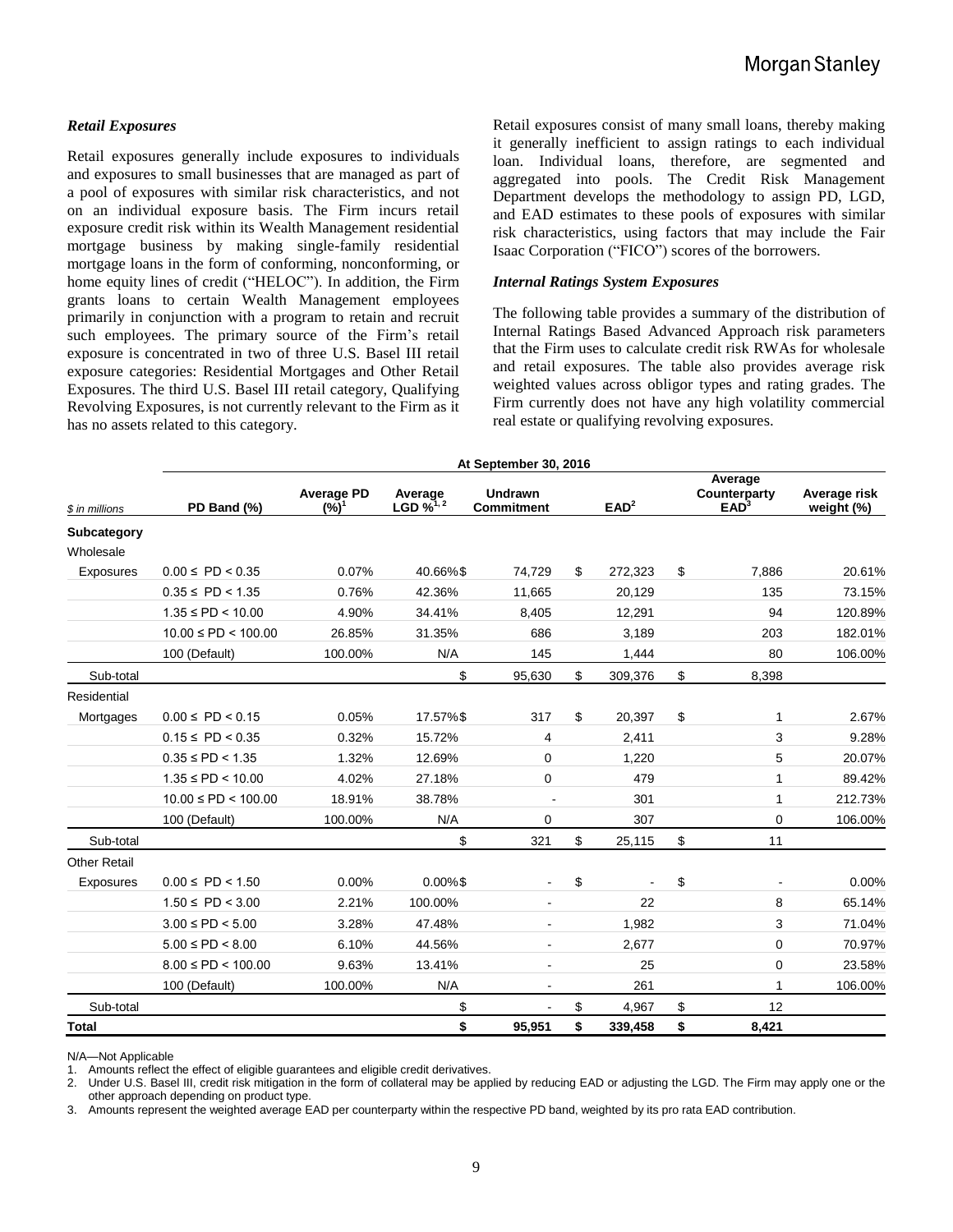# **5.4. General Disclosure for Wholesale Counterparty Credit Risk of Derivative Contracts, Repo-Style Transactions, and Eligible Margin Lending**

#### **Counterparty Credit Risk Overview**

Counterparty credit exposure arises from the risk that parties are unable to meet their payment obligations under derivative contracts, repo-style transactions, and eligible margin loans. Repo-style transactions include securities sold under agreements to repurchase ("repurchase agreements") and securities lending transactions. Derivative contracts and securities underlying repo-style transactions have a risk of increased potential future counterparty exposure from changes in movements in market prices and other risk factors. Potential future exposure is mitigated by the use of netting and collateral agreements. The Firm uses internal models to compute expected exposure that includes the mitigating effects of netting and collateral in valuing over-the-counter ("OTC") and exchange-traded derivative contracts and repo-style transactions. For eligible margin lending, the Firm uses either internal models or the collateral haircut approach ("CHA") as prescribed in the U.S. Basel III rules. The use of netting, collateral, internal models methodology ("IMM"), and CVAs are discussed further below, in addition to other counterparty credit risk management practices.

#### *Derivative Contracts*

The Firm actively manages its credit exposure through the application of collateral arrangements and readily available market instruments such as credit derivatives. The use of collateral in managing derivative risk is standard in the market place, and is governed by appropriate documentation such as the Credit Support Annex to the International Swaps and Derivatives Association, Inc. ("ISDA") documentation. In line with these standards, the Firm generally accepts only cash, government bonds, corporate debt, and main index equities as collateral. The Firm has policies and procedures for reviewing the legal enforceability of credit support documents in accordance with applicable rules.

#### *Repo-Style Transactions*

The Firm enters into securities purchased under agreements to resell ("reverse repurchase agreements"), repurchase agreements, securities borrowed and securities loaned transactions to, among other things, acquire securities to cover short positions and settle other securities obligations, to accommodate customers' needs and to finance the Firm's inventory positions. The Firm manages credit exposure arising from such transactions by, in appropriate circumstances, entering into master netting agreements and collateral agreements with counterparties that provide the Firm, in the

event of a counterparty default (such as bankruptcy or a counterparty's failure to pay or perform), with the right to net a counterparty's rights and obligations under such agreement, and liquidate and set off collateral held by the Firm against the net amount owed by the counterparty. Under these agreements and transactions, the Firm either receives or provides collateral, including U.S. government and agency securities, other sovereign government obligations, corporate and other debt, and corporate equities.

#### *Eligible Margin Lending*

The Firm also engages in customer margin lending and securities-based lending to its Institutional Securities and Wealth Management clients that allow clients to borrow against the value of qualifying securities. This lending activity is included within Customer and other receivables or Loans in the consolidated balance sheets. The Firm monitors required margin levels and established credit terms daily and, pursuant to such guidelines, requires customers to deposit additional collateral or reduce positions, when necessary.

#### *Netting*

The Firm recognizes netting in its estimation of EAD where it has a master netting agreement in place and other relevant requirements are met. The ISDA Master Agreement is an industry-standard master netting agreement that is typically used to document derivative transactions. The Firm generally uses the ISDA Master Agreement and similar master netting agreements to document derivative and repo-style transactions. For a discussion of the Firm's master netting agreements, see Note 4 (Derivative Instruments and Hedging Activities) and Note 6 (Collateralized Transactions) to the consolidated financial statements in Part I, Item 1 of the Form 10-Q.

#### *Collateral*

The Firm may require collateral depending on the credit profile of the Firm's counterparties. There is an established infrastructure to manage, maintain, and value collateral on a daily basis. Collateral held is managed in accordance with the Firm's guidelines and the relevant underlying agreements.

For a discussion of the Firm's use of collateral as a credit risk mitigant, including with respect to derivatives, repo-style transactions and eligible margin loans, see Note 4 (Derivative Instruments and Hedging Activities) and Note 6 (Collateralized Transactions) to the consolidated financial statements in Part I, Item 1 of the Form 10-Q. For further information on the Firm's valuation approaches, including those for collateral, see Note 2 (Significant Accounting Policies) and Note 3 (Fair Values) to the consolidated financial statements in Part II, Item 8 of the 2015 Form 10-K.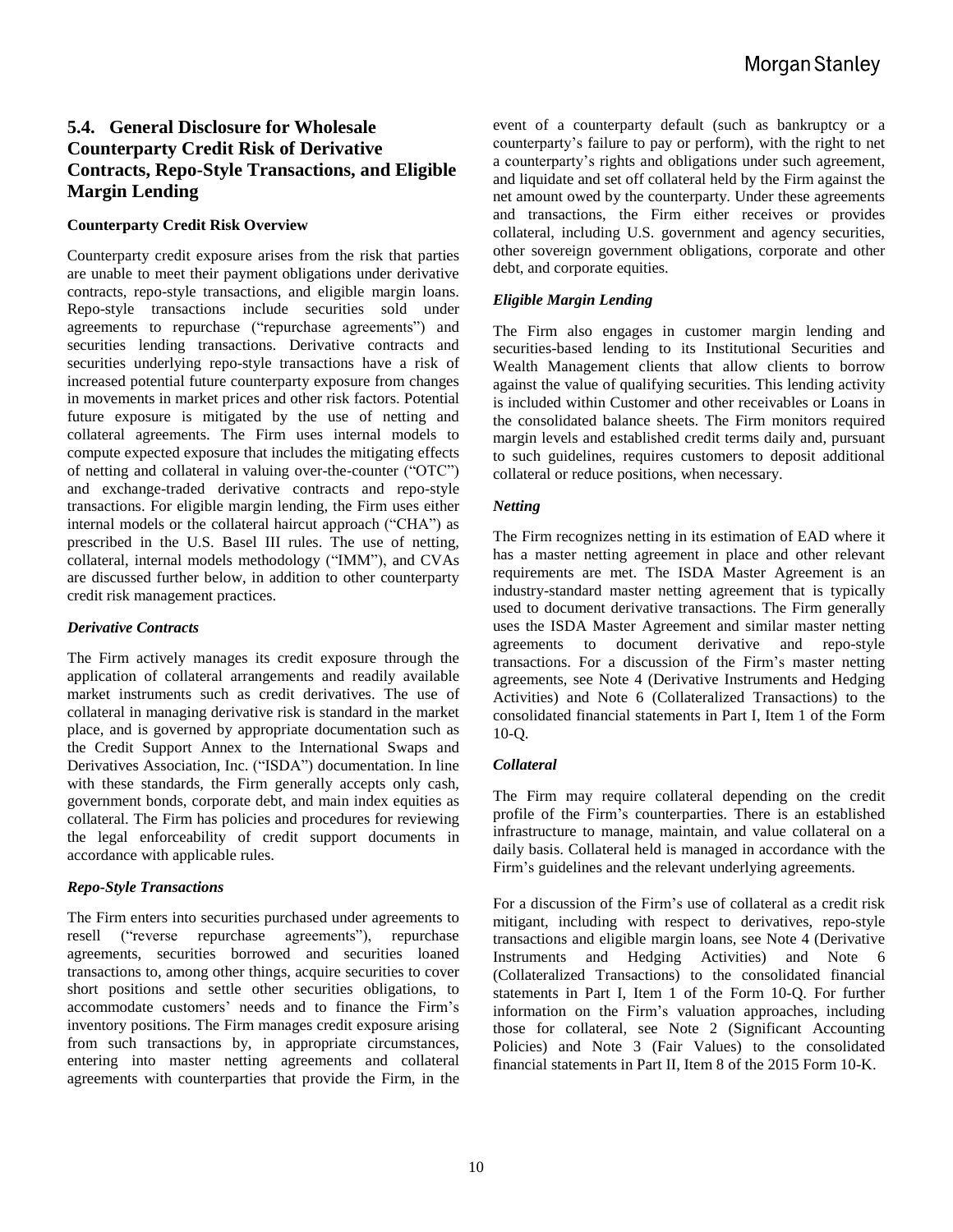#### *General Disclosure for Counterparty Credit Risk*

The following table presents the exposures for derivative and other contracts and securities financing transactions, consisting of repo-style transactions and eligible margin lending, presented on a U.S. GAAP basis.

**At** 

| \$ in millions                              |    | Aτ<br>September 30, 2016 |
|---------------------------------------------|----|--------------------------|
| <b>Derivative and Other Contracts</b>       |    |                          |
| Gross positive fair value                   | \$ | 541,852                  |
| Counterparty netting benefit                |    | (453,727)                |
| Net current credit exposure                 | \$ | 88,125                   |
| Securities collateral                       |    | (10, 464)                |
| Cash collateral                             |    | (55, 214)                |
| Net exposure (after netting and collateral) | S  | 22,447                   |
| <b>Securities Financing Transactions</b>    |    |                          |
| Repo-Style Transactions:                    |    |                          |
| Gross notional exposure                     | \$ | 298,718                  |
| Net exposure (after netting and collateral) |    | 12,550                   |
| Eligible Margin Lending:                    |    |                          |
| Gross notional exposure <sup>1</sup>        | \$ | 57,023                   |

1. At September 30, 2016, the fair value of the collateral held exceeded the carrying value of margin loans.

The following table is presented on a U.S. GAAP basis and reflects the notional amount of outstanding credit derivatives at September 30, 2016, used to hedge the Firm's own portfolio and those undertaken in connection with client intermediation activities.

|                               | At September 30, 2016 |                        |   |        |      |                                     |    |         |  |  |  |
|-------------------------------|-----------------------|------------------------|---|--------|------|-------------------------------------|----|---------|--|--|--|
|                               |                       | <b>Hedge Portfolio</b> |   |        |      | Intermediation<br><b>Activities</b> |    |         |  |  |  |
| \$ in millions                |                       | <b>Purchased</b>       |   | Sold   |      | <b>Purchased</b>                    |    | Sold    |  |  |  |
| <b>Credit derivative type</b> |                       |                        |   |        |      |                                     |    |         |  |  |  |
| Credit default<br>swaps       | \$                    | 37.943                 | S | 14.472 | - \$ | 521.556                             | S  | 508,937 |  |  |  |
| Total return swaps            |                       |                        |   |        |      | 959                                 |    | 3,784   |  |  |  |
| Credit options                |                       | 1,650                  |   |        |      | 6.441                               |    | 2,735   |  |  |  |
| <b>Total</b>                  | \$                    | 39.593                 |   | 14.472 |      | 528.956                             | \$ | 515,456 |  |  |  |

For a further discussion of the Firm's credit derivatives, see "Quantitative and Qualitative Disclosures about Market Risk—Risk Management—Credit Risk—Credit Exposure– Derivatives" in Part I, Item 3 and Note 4 (Derivative Instruments and Hedging Activities) to the consolidated financial statements in Part I, Item 1 of the Form 10-Q.

#### *Internal Models Methodology*

The Firm has been approved by its primary regulators to use the IMM to estimate counterparty exposure at future time horizons. Under the IMM approach, the Firm uses simulation models to estimate the distribution of counterparty exposures at specified future time horizons. The simulation models project potential values of various risk factors that affect the Firm's counterparty portfolio (*e.g.*, interest rates, equity prices, commodity prices, and credit spreads) under a large number of simulation paths, and then determine possible changes in counterparty exposure for each path by re-pricing transactions with that counterparty under the projected risk factor values. A counterparty's expected positive exposure profile is determined from the resulting modeled exposure distribution to estimate EAD in calculating credit risk RWAs for regulatory capital ratio purposes. For a small population of exposures not modeled under this simulation method, the Firm calculates EAD for regulatory capital purposes using a more conservative but less risk-sensitive method. The internal models incorporate the effects of legally enforceable netting and collateral agreements in estimating counterparty exposure.

#### *Collateral Haircut Approach Methodology*

For certain eligible margin loans, EAD is adjusted to reflect the risk mitigating effect of financial collateral in line with the CHA as prescribed in the U.S. Basel III rules. CVA and other counterparty credit risk management practices are discussed further below.

The table below presents the EAD used for the Firm's determination of regulatory capital for derivative and other contracts and securities financing transactions, excluding default fund contributions.

|                                                | At September 30, 2016            |                                                                    |  |       |    |            |    |                     |            |
|------------------------------------------------|----------------------------------|--------------------------------------------------------------------|--|-------|----|------------|----|---------------------|------------|
|                                                |                                  | <b>Internal Models</b><br><b>CHA</b><br>Methodology<br>Methodology |  |       |    |            |    | Total               |            |
| \$ in millions                                 | <b>EAD</b>                       | <b>RWA</b>                                                         |  | EAD   |    | <b>RWA</b> |    | <b>EAD</b>          | <b>RWA</b> |
| Derivative and<br>other contracts <sup>1</sup> | 73,455 \$ 25,950 \$              |                                                                    |  |       | \$ |            | \$ | 73,455 \$           | 25.950     |
| Securities financing<br>transactions           | 36,092                           | 8.671                                                              |  | 1.118 |    | 2.148      |    | 37,210              | 10,819     |
| Other                                          | 686                              | 15                                                                 |  |       |    |            |    | 686                 | 15         |
| <b>Total</b>                                   | $$110,233$ \$ 34,636 \$ 1,118 \$ |                                                                    |  |       |    |            |    | 2,148 \$ 111,351 \$ | 36,784     |

1. Amount includes client exposures related to cleared transactions.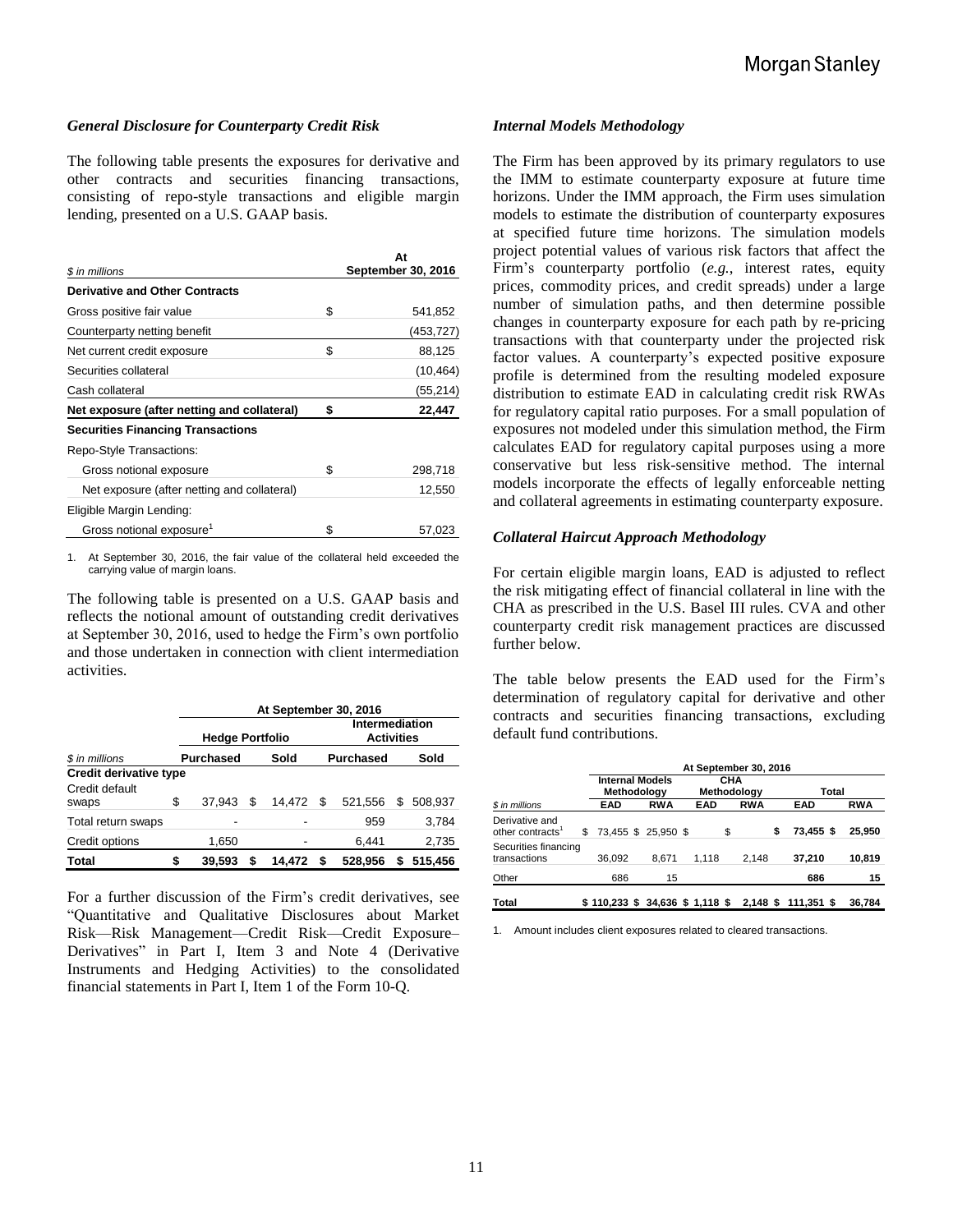#### **Other Counterparty Credit Risk Management Practices**

#### *Credit Valuation Adjustment*

CVA refers to the fair value adjustment to reflect counterparty credit risk in the valuation of bilateral (*i.e.,* non-cleared) OTC derivative contracts. U.S. Basel III requires the Firm to calculate RWAs for CVA.

The Firm establishes a CVA for bilateral OTC derivative transactions based on expected credit losses given the probability and severity of a counterparty default. The adjustment is determined by evaluating the credit exposure to the counterparty and by taking into account the market value of a counterparty's credit risk as implied by credit spreads, and the effect of allowances for any credit risk mitigants such as legally enforceable netting and collateral agreements.

CVA is recognized in profit and loss on a daily basis and effectively represents an adjustment to reflect the credit component of the fair value of the derivatives receivable. Given that the previously recognized CVA reduces the potential loss faced in the event of a counterparty default, exposure metrics are reduced for CVA.

#### *Credit Limits Framework*

The Firm employs an internal comprehensive and global Credit Limits Framework as one of the primary tools used to evaluate and manage credit risk levels across the Firm. The Credit Limits Framework includes single-name limits and portfolio concentration limits by country, industry, and product type. The limits within the Credit Limits Framework are calibrated to the Firm's risk tolerance and reflect factors that include the Firm's capital levels and the risk attributes of the exposures managed by the limits. Credit exposure is actively monitored against the relevant credit limits, and excesses are escalated in accordance with established governance thresholds. In addition, credit limits are evaluated and reaffirmed at least annually or more frequently as necessary.

#### *Additional Collateral Requirements Due to Credit Rating Downgrade*

For a discussion of the additional collateral or termination payments that may be called in the event of a future credit rating downgrade of the Firm, see "MD&A—Liquidity and Capital Resources—Credit Ratings" in Part I, Item 2 of the Form 10-Q.

#### *Wrong-Way Risk*

The Firm incorporates the effect of specific wrong-way risk in its calculation of the counterparty exposure. Specific wrongway risk arises when a transaction is structured in such a way

that the exposure to the counterparty is positively correlated with the PD of the counterparty; for example, a counterparty writing put options on its own stock or a counterparty collateralized by its own or related party stock. The Firm considers specific wrong-way risk when approving transactions. The Firm also monitors general wrong-way risk, which arises when the counterparty PD is correlated with general market or macroeconomic factors. The credit assessment process identifies these correlations and manages the risk accordingly.

#### **5.5. Credit Risk Mitigation**

#### **Overview**

In addition to the use of netting and collateral for mitigating counterparty credit risk discussed above, the Firm may seek to mitigate credit risk from its lending and derivatives transactions in multiple ways, including through the use of guarantees and hedges. At the transaction level, the Firm seeks to mitigate risk through management of key risk elements such as size, tenor, financial covenants, seniority and collateral. The Firm actively hedges its lending and derivatives exposure through various financial instruments that may include single-name, portfolio, and structured credit derivatives. Additionally, the Firm may sell, assign, or syndicate funded loans and lending commitments to other financial institutions in the primary and secondary loan market.

In connection with its derivative and other contracts and securities financing transaction activities, the Firm generally enters into master netting agreements and collateral arrangements with counterparties. These agreements provide the Firm with the ability to demand collateral, as well as to liquidate collateral and offset receivables and payables covered under the same master netting agreement in the event of a counterparty default. For further information on the impact of netting on the Firm's credit exposures, see "Collateral" in Section 5.4 herein and "Quantitative and Qualitative Disclosures about Market Risk—Risk Management—Credit Risk" in Part II, Item 7A of the 2015 Form 10-K.

#### *Loan Collateral Recognition and Management*

Collateralizing loans significantly reduces the credit risk to the Firm. As part of the credit evaluation process, the Credit Risk Management Department assesses the ability of obligors to grant collateral. The Credit Risk Management Department may consider the receipt of collateral as a factor when approving loans, as applicable.

Loans secured by customer margin accounts, a source of credit exposure, are collateralized in accordance with internal and regulatory guidelines. The Firm monitors required margin levels and established credit limits daily; and pursuant to such guidelines, requires customers to deposit additional collateral or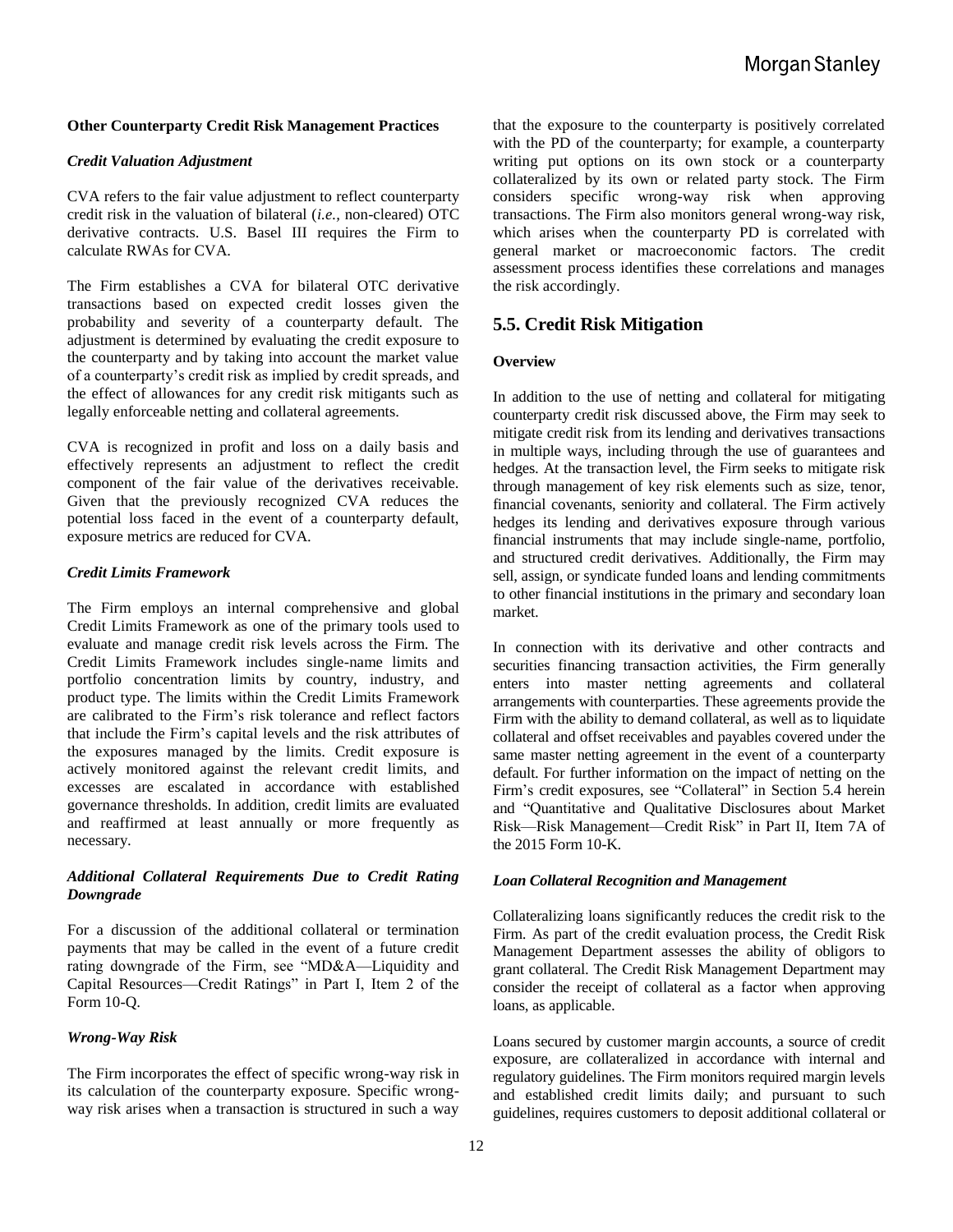reduce positions, when necessary. Factors considered in the review of margin loans are the amount of the loan, the intended purpose, the degree of leverage being employed in the account, and overall evaluation of the portfolio to ensure proper diversification or, in the case of concentrated positions, appropriate liquidity of the underlying collateral or potential hedging strategies to reduce risk. Additionally, transactions relating to restricted positions require a review of any legal impediments to liquidation of the underlying collateral. Underlying collateral for margin loans is reviewed with respect to the liquidity of the proposed collateral positions, valuation of securities, historic trading range, volatility analysis and an evaluation of industry concentrations.

With respect to first and second mortgage loans, including HELOC loans, a loan evaluation process is adopted within a framework of the credit underwriting policies and collateral valuation. Loan-to-collateral value ratios are determined based on independent third-party property appraisal/valuations, and the security lien position is established through title/ownership reports.

#### *Guarantees and Credit Derivatives*

The Firm may accept or request guarantees from related or third parties to mitigate credit risk for wholesale obligors. Such arrangements represent obligations for the guarantor to make payments to the Firm if the counterparty fails to fulfill its obligation under a borrowing arrangement or other contractual obligation. The Firm typically accepts guarantees from corporate entities and financial institutions within its Institutional Securities business segment, and individuals and their small- and medium-sized domestic businesses within its Wealth Management business segment. The Firm may also hedge certain exposures using credit derivatives. The Firm enters into credit derivatives, principally through credit default swaps, under which it receives or provides protection against the risk of default on a set of debt obligations issued by a specified reference entity or entities. A majority of the Firm's hedge counterparties are banks, broker-dealers, insurance, and other financial institutions.

The Firm recognizes certain credit derivatives and third-party guarantees for the reduction of capital requirements under the Advanced Approach. At September 30, 2016, the aggregate EAD amount of the Firm's wholesale exposure hedged by such credit derivatives or third-party guarantees, excluding CVA hedges, was \$5,486 million.

# **6. Equities Not Subject to Market Risk Capital Rule**

#### **Overview**

The Firm from time to time makes equity investments that may include business facilitation or other investing activities. Such investments are typically strategic investments undertaken by the Firm to facilitate core business activities. The Firm may also make equity investments and capital commitments to public and private companies, funds, and other entities. Additionally, the Firm sponsors and manages investment vehicles and separate accounts for clients seeking exposure to private equity, infrastructure, mezzanine lending, and real estate-related and other alternative investments. The Firm may also invest in and provide capital to such investment vehicles.

#### *Valuation for equity investments not subject to market risk capital rule*

The Firm's equity investments include investments in private equity funds, real estate funds, and hedge funds (which include investments made in connection with certain employee deferred compensation plans), as well as direct investments in equity securities, which are recorded at fair value.

The Firm applies the Alternative Modified Look-Through Approach for equity exposures to investment funds. Under this approach, the adjusted carrying value of an equity exposure to an investment fund is assigned on a pro rata basis to different risk weight categories based on the information in the fund's prospectus or related documents. For all other equity exposures, the Firm applies the Simple Risk-Weight Approach ("SRWA"). Under SRWA, the RWA for each equity exposure is calculated by multiplying the adjusted carrying value of the equity exposure by the applicable regulatory prescribed risk weight.

The following table consists of U.S. GAAP amounts disclosed in the Firm's balance sheet of investments and the types and nature of investments, capital requirements by appropriate equity groupings, realized gains/(losses) from sales and liquidations in the reporting period, and total unrealized gains/(losses) on available for sale ("AFS") equity securities reflected in Accumulated other comprehensive income (loss) ("AOCI"), net of tax, including unrecognized gains/(losses) related to investments carried at cost and unrealized gains/(losses) included in Tier 1 and/or Tier 2 capital.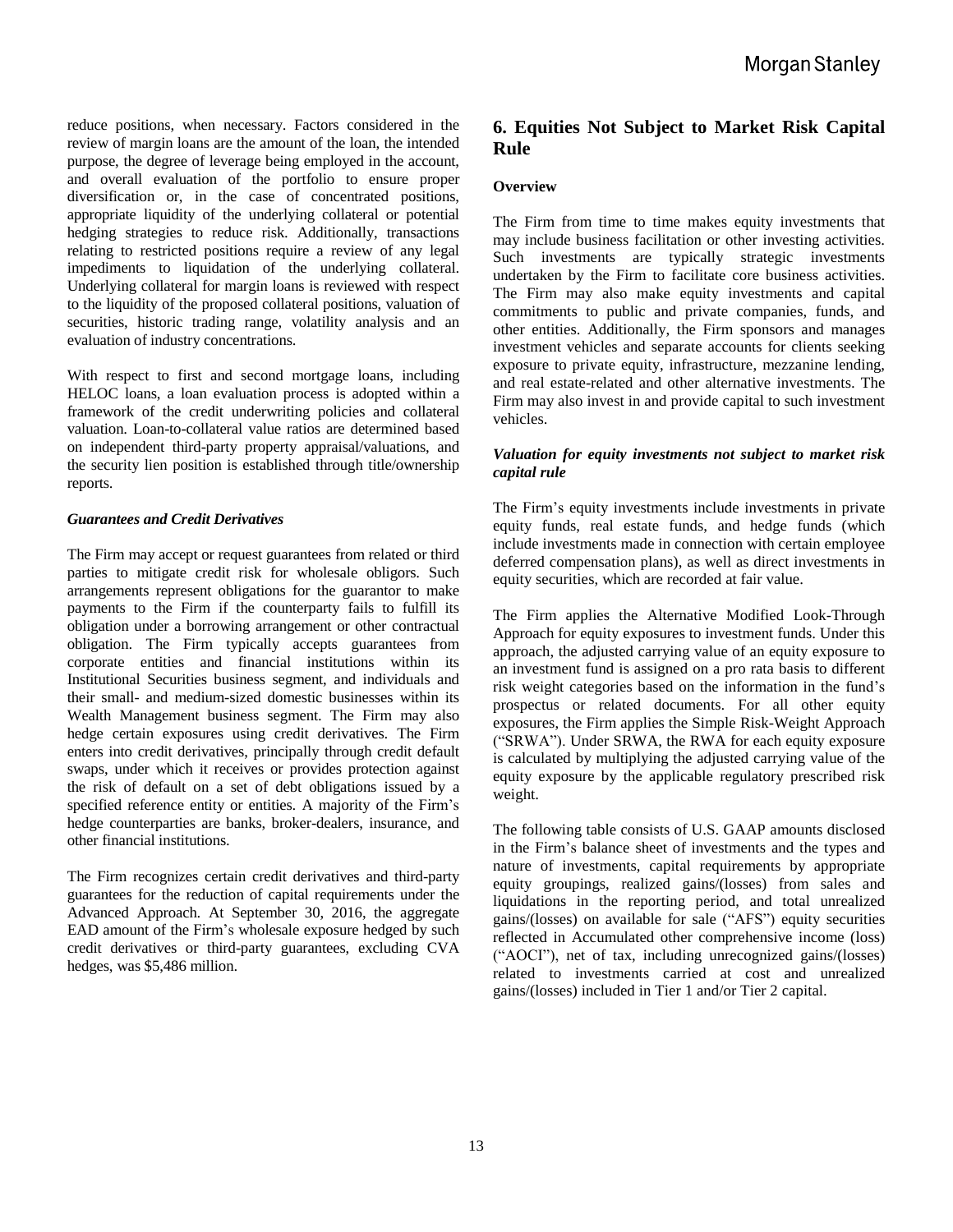|                                                                                               | At September 30, 2016                            |                  |    |                   |  |  |  |
|-----------------------------------------------------------------------------------------------|--------------------------------------------------|------------------|----|-------------------|--|--|--|
| \$ in millions                                                                                | <b>Total</b><br>On-balance<br>Sheet <sup>1</sup> | Risk<br>Weight % |    | RWAs <sup>2</sup> |  |  |  |
| <b>Type of Equity Investments</b>                                                             |                                                  |                  |    |                   |  |  |  |
| Simple Risk-Weight Approach:                                                                  |                                                  |                  |    |                   |  |  |  |
| Exposures in the 0% risk<br>weight category<br>\$                                             | 371                                              | 0%               | \$ |                   |  |  |  |
| Exposures in the 20%<br>risk weight category                                                  | 45                                               | 20%              |    | 9                 |  |  |  |
| Community development<br>equity exposures                                                     | 1,650                                            | 100%             |    | 1,794             |  |  |  |
| Non-significant equity<br>exposures                                                           | 4,461                                            | 100%             |    | 5,242             |  |  |  |
| Significant investments<br>in unconsolidated<br>financial institutions <sup>3</sup>           | 4.362                                            | 100%             |    | 4,562             |  |  |  |
| Publicly traded equity<br>exposures                                                           |                                                  | 300%             |    |                   |  |  |  |
| Non-publicly traded<br>equity exposures                                                       |                                                  | 400%             |    |                   |  |  |  |
| Exposures in the 600%<br>risk weight category                                                 | 369                                              | 600%             |    | 3,173             |  |  |  |
| \$<br>Sub-total                                                                               | 11,258                                           | N/A              | \$ | 14,780            |  |  |  |
| Equity exposures to investment funds:<br><b>Alternative Modified</b><br>Look-Through Approach | 1,303                                            | N/A              |    | 2,433             |  |  |  |
| <b>Total Equities Not Subject</b>                                                             |                                                  |                  |    |                   |  |  |  |
| to Market Risk Capital<br>Rule<br>\$                                                          | 12,561                                           | N/A              | \$ | 17,213            |  |  |  |
| Quarter-to-date realized gains/(losses) from sales and<br>liquidations <sup>4</sup>           |                                                  |                  | \$ | 49                |  |  |  |
| Total unrealized gains/(losses) on AFS equity securities<br>reflected in AOCI                 |                                                  |                  |    | 3                 |  |  |  |
| Unrecognized gains/(losses) related to investments carried at<br>cost <sup>4</sup>            |                                                  |                  |    | 11                |  |  |  |
| Unrealized gains/(losses) included in Tier 1 and/or Tier 2 capital                            |                                                  |                  |    | 3                 |  |  |  |

#### N/A—Not Applicable

- The total on-balance sheet amount reflects \$10,000 million and \$2,561 million of non-publicly traded and publicly traded investments, respectively, at September 30, 2016. The on-balance sheet amounts reflect approximate fair value of these exposures and are presented on a U.S. GAAP basis, which include investments in the Firm's own capital instruments and investments in the capital instruments of unconsolidated financial institutions that are subject to capital deductions under U.S. Basel III. At September 30, 2016, the amount of Equities Not Subject to Market Risk Capital Rule that was deducted from Total capital was \$58 million, which also includes certain deductions applicable under the Volcker Rule. For a discussion of the Firm's deductions under the Volcker Rule, see "Business—Supervision and Regulation—Financial Holding Firm—Activities Restrictions under the Volcker Rule" in Part I, Item 1 of the 2015 Form 10-K. For further information on the Firm's valuation techniques related to investments, see Note 2 (Significant Accounting Policies) to the consolidated financial statements in Part II, Item 8 of the 2015 Form 10-K.
- 2. In accordance with U.S. Basel III, RWAs reflect a 1.06 multiplier and include both on- and off-balance sheet equity exposures.
- 3. Under the Advanced Approach, significant investments in unconsolidated financial institutions in the form of common stock, which are not deducted from Common Equity Tier 1, are assigned a 250% risk weight. Between 2014 and 2017, under the transitional rules, a 100% risk weight is applied. In 2018, the 250% risk weight comes into effect on a fully phased-in basis.
- 4. For the quarter ended September 30, 2016.

#### **7. Securitization Exposures**

A securitization exposure is defined (in line with the U.S. Basel III definition) as a transaction in which:

- All or a portion of the credit risk of the underlying exposures is transferred to third parties, and has been separated into two or more tranches reflecting different levels of seniority;
- The performance of the securitization depends upon the performance of the underlying exposures;
- All or substantially all of the underlying exposures are financial exposures; and
- The underlying exposures are not owned by an operating company or certain other issuers.

Securitization exposures include on- or off-balance sheet exposures (including credit enhancements) that arise from a traditional securitization or synthetic securitization (including a re-securitization transaction); or an exposure that directly or indirectly references a securitization exposure (*e.g.*, a credit derivative). A re-securitization is a securitization which has more than one underlying exposure and in which one or more of the underlying exposures is itself a securitization exposure.

On-balance sheet exposures include securitization notes purchased and loans made to securitization trusts. Off-balance sheet exposures include liquidity commitments and derivatives (including tranched credit derivatives and derivatives for which the reference obligation is a securitization).

Securitization exposures are classified as either traditional or synthetic. In a traditional securitization, risk is transferred other than through the use of credit derivatives or guarantees. Typically, the originator establishes a special purpose entity ("SPE") and sells assets (either originated or purchased) off its balance sheet into the SPE, which issues securities to investors. In a synthetic securitization, credit risk is transferred to an investor through the use of credit derivatives or guarantees.

The Firm does not manage or advise entities that invest in securitizations sponsored by the Firm.

Except for (i) the AFS securities portfolios, for which the Firm purchases mostly highly rated tranches of commercial mortgage and other securitizations not sponsored by the Firm, and (ii) warehouse loans and liquidity commitments to client sponsored SPEs, the Firm engages in securitizations primarily as a trading activity.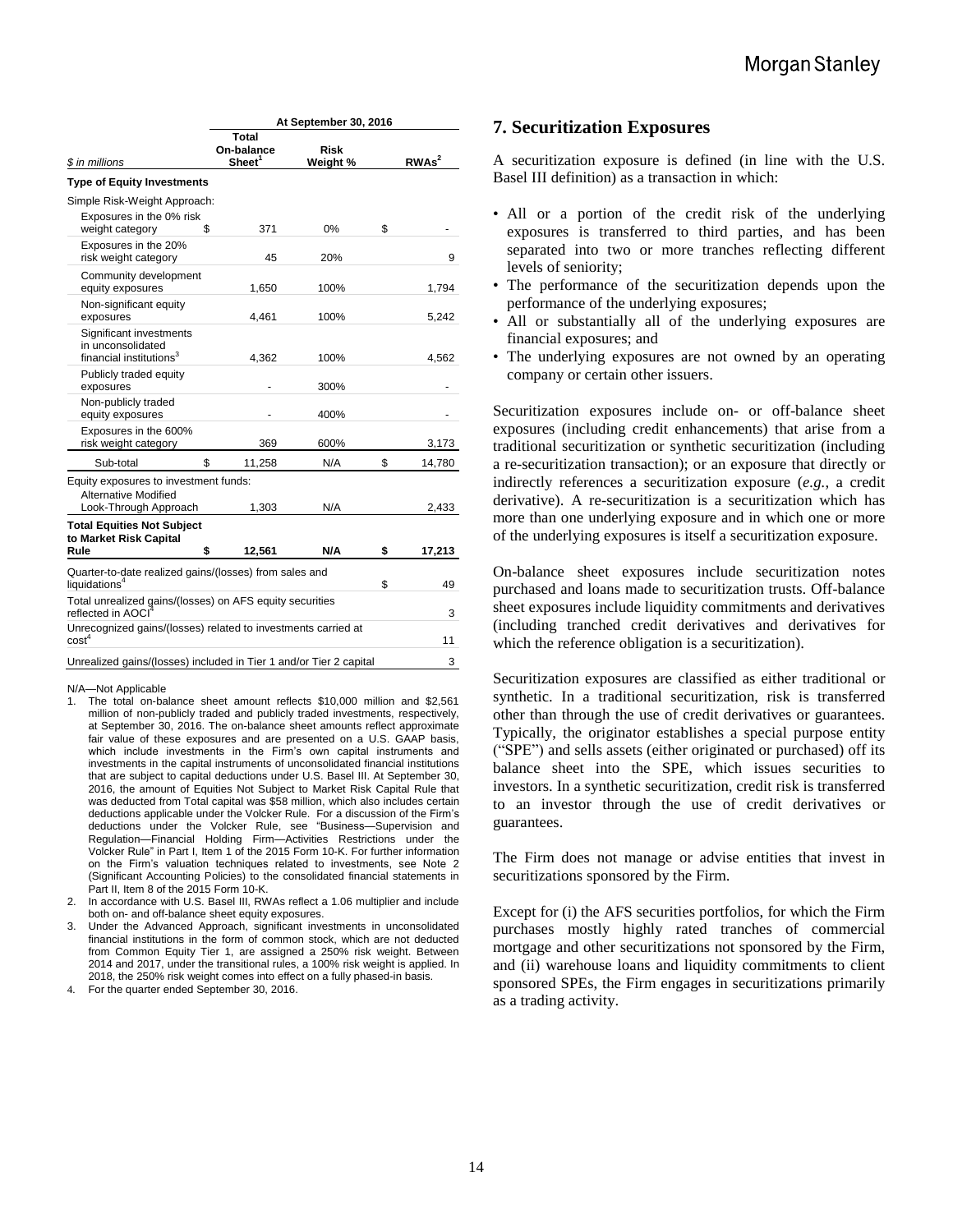The Firm retains securities issued in some of the securitization transactions it sponsors, and it purchases securities issued in securitization transactions sponsored by others as part of its trading inventory. These interests are included in the consolidated balance sheets at fair value with mark-to-market changes reported in net income.

For further information on securitization transactions in which the Firm holds any exposure in either the banking book or the trading book, see Note 13 (Variable Interest Entities and Securitization Activities) to the consolidated financial statements in Part II, Item 8 of the 2015 Form 10-K and Note 12 (Variable Interest Entities and Securitization Activities) to the consolidated financial statements in Part I, Item 1 of the Form 10-Q.

# **7.1. Accounting and Valuation**

For a discussion of the Firm's accounting and valuation techniques related to securitization, see Note 2 (Significant Accounting Policies), Note 3 (Fair Values) and Note 13 (Variable Interest Entities and Securitization Activities) to the consolidated financial statements in Part II, Item 8 of the 2015 Form 10-K and Note 12 (Variable Interest Entities and Securitization Activities) to the consolidated financial statements in Part I, Item 1 of the Form 10-Q.

# **7.2. Securitization and Resecuritization Exposures in the Banking Book**

The following table presents the total outstanding exposures securitized by the Firm as a sponsor for which the Firm has retained credit or counterparty exposures in the banking book at September 30, 2016. This excludes securities held in the Firm's trading book and this table is primarily comprised of transactions in which the Firm transferred assets and entered into a derivative transaction with the securitization SPE. For residential mortgage and commercial mortgage transactions, these derivatives are interest rate and/or currency swaps. Traditional securitization exposures reflect unpaid principal balances of the underlying collateral, and synthetic securitization exposures reflect notional amounts.

|                                     |   | At September 30, 2016          |                                                                                        |                  |  |  |  |  |  |  |  |
|-------------------------------------|---|--------------------------------|----------------------------------------------------------------------------------------|------------------|--|--|--|--|--|--|--|
|                                     |   | <b>Traditional</b>             |                                                                                        |                  |  |  |  |  |  |  |  |
| \$ in millions                      |   | Amounts<br>Sold by<br>the Firm | <b>Amounts Sold</b><br>by Third Parties<br>in Transactions<br>Sponsored by<br>the Firm | <b>Synthetic</b> |  |  |  |  |  |  |  |
| <b>Exposure type</b>                |   |                                |                                                                                        |                  |  |  |  |  |  |  |  |
| Commercial mortgages                | S | 5,256 \$                       | 4,866 \$                                                                               |                  |  |  |  |  |  |  |  |
| Residential mortgages               |   | 509                            |                                                                                        |                  |  |  |  |  |  |  |  |
| Corporate debt                      |   |                                |                                                                                        |                  |  |  |  |  |  |  |  |
| Asset-backed and other <sup>1</sup> |   |                                |                                                                                        |                  |  |  |  |  |  |  |  |
| <b>Total</b>                        |   | 5,765 \$                       | 4,866 \$                                                                               |                  |  |  |  |  |  |  |  |

1. Amounts primarily reflect student loans, auto receivables, servicer advance receivables, municipal bonds and credit card receivables.

The following table is presented on a U.S. GAAP basis and reflects a summary of the Firm's securitization activity during 2016, regardless of whether the Firm retained credit or counterparty exposure, including the amount of exposures securitized (by exposure type), and the corresponding recognized gain or loss on sale. This table includes assets transferred by unaffiliated co-depositors into these transactions.

|                        |   | Nine Months Ended September 30, 2016               |                                      |  |                                                                                        |  |  |  |
|------------------------|---|----------------------------------------------------|--------------------------------------|--|----------------------------------------------------------------------------------------|--|--|--|
| \$ in millions         |   | <b>Amounts</b><br>Sold by<br>the Firm <sup>1</sup> | Recognized<br>Gain/(Loss)<br>on Sale |  | <b>Amounts Sold</b><br>by Third Parties<br>in Transactions<br>Sponsored by<br>the Firm |  |  |  |
| <b>Exposure type</b>   |   |                                                    |                                      |  |                                                                                        |  |  |  |
| Commercial mortgages   | S | $2.520$ \$                                         | 9 S                                  |  | 5.607                                                                                  |  |  |  |
| Residential mortgages  |   |                                                    |                                      |  |                                                                                        |  |  |  |
| Corporate debt         |   |                                                    |                                      |  |                                                                                        |  |  |  |
| Asset-backed and other |   |                                                    |                                      |  |                                                                                        |  |  |  |
| <b>Total</b>           |   | $2,520$ \$                                         | 95                                   |  | 5.607                                                                                  |  |  |  |

1. Amounts represent notional value of assets which the Firm contributed to the securitization.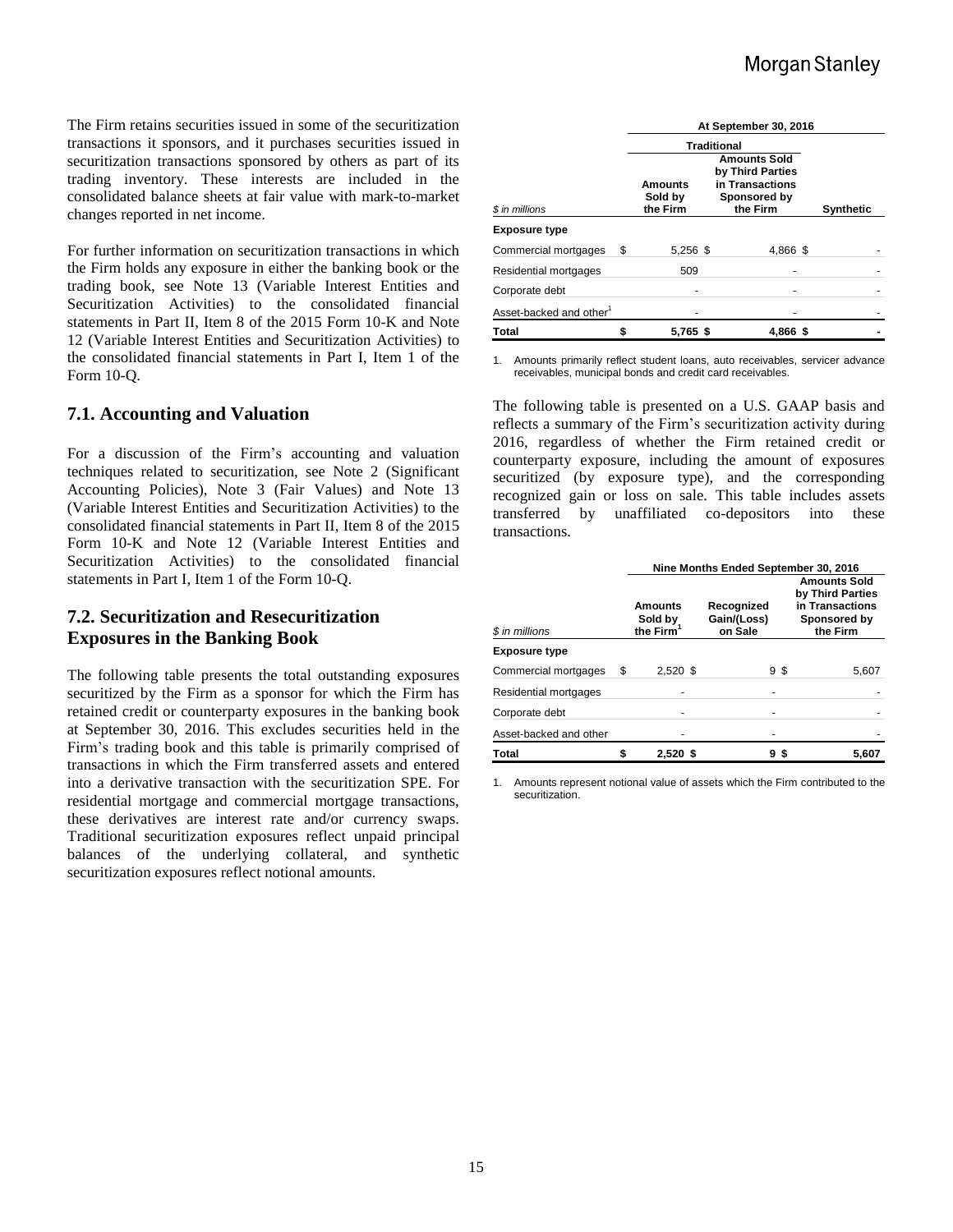The following table is presented on a U.S. GAAP basis and reflects a summary of the Firm's securitization activity during 2016, for those transactions in which the Firm has not retained an interest, including the amount of exposures securitized (by exposure type), and the corresponding recognized gain or loss on sale. This table includes assets transferred by unaffiliated co-depositors into these transactions.

|                        |   | Nine Months Ended September 30, 2016        |                                      |  |                                                                                        |  |  |  |  |
|------------------------|---|---------------------------------------------|--------------------------------------|--|----------------------------------------------------------------------------------------|--|--|--|--|
| \$ in millions         |   | Amounts<br>Sold by<br>the Firm <sup>1</sup> | Recognized<br>Gain/(Loss)<br>on Sale |  | <b>Amounts Sold</b><br>by Third Parties<br>in Transactions<br>Sponsored by<br>the Firm |  |  |  |  |
| <b>Exposure type</b>   |   |                                             |                                      |  |                                                                                        |  |  |  |  |
| Commercial mortgages   | S | $1.046$ \$                                  | 4\$                                  |  | 3,077                                                                                  |  |  |  |  |
| Residential mortgages  |   |                                             |                                      |  |                                                                                        |  |  |  |  |
| Corporate debt         |   |                                             |                                      |  |                                                                                        |  |  |  |  |
| Asset-backed and other |   |                                             |                                      |  |                                                                                        |  |  |  |  |
| <b>Total</b>           |   | $1.046$ \$                                  |                                      |  | 3,077                                                                                  |  |  |  |  |

1. Amounts represent notional value of assets which the Firm contributed to the securitization.

The following tables include outstanding exposures intended to be securitized, as well as securities held in the Firm's AFS securities portfolios, warehouse loans and liquidity commitments made to securitization entities and transactions in which the Firm entered into derivative transactions with a securitization issuer. The tables do not include securities held in the Firm's trading book. For information on securities held in the Firm's trading book, see "Securitization and Resecuritization Exposures in the Trading Book" in Section 7.3 herein.

The Firm did not recognize credit losses relating to retained senior or subordinate tranches in the banking book. During the quarter ended September 30, 2016, the Firm did not have impaired/past due exposures or losses on securitized assets.

In addition, the Firm may enter into derivative contracts, such as interest rate swaps with securitization SPEs. These derivative transactions generally represent senior obligations of the SPEs, senior to the most senior beneficial interest outstanding in the securitized exposures, and are included in the Firm's consolidated balance sheets primarily at fair value.

The following table is presented on a U.S. GAAP basis and reflects the outstanding exposures intended to be securitized:

| \$ in millions         | At September 30, 2016 |     |  |  |  |
|------------------------|-----------------------|-----|--|--|--|
| <b>Exposure type</b>   |                       |     |  |  |  |
| Commercial mortgages   | S.                    | 562 |  |  |  |
| Residential mortgages  |                       | 249 |  |  |  |
| Corporate debt         |                       | 53  |  |  |  |
| Asset-backed and other |                       |     |  |  |  |
| Total                  |                       | 864 |  |  |  |

The following table presents the aggregate EAD amount of the Firm's outstanding on- and off-balance sheet securitization positions by exposure type:

|                         | At September 30, 2016 |                      |        |  |  |  |  |  |  |
|-------------------------|-----------------------|----------------------|--------|--|--|--|--|--|--|
| \$ in millions          | On-balance<br>sheet   | Off-balance<br>sheet | Total  |  |  |  |  |  |  |
| <b>Exposure type</b>    |                       |                      |        |  |  |  |  |  |  |
| Commercial mortgages \$ | $5,231$ \$            | $1,077$ \$           | 6,308  |  |  |  |  |  |  |
| Residential mortgages   | 217                   | 15                   | 232    |  |  |  |  |  |  |
| Corporate debt          | 635                   | 558                  | 1,193  |  |  |  |  |  |  |
| Asset-backed and other  | 9,042                 | 4.444                | 13,486 |  |  |  |  |  |  |
| <b>Total</b>            | 15,125 \$             | $6,094$ \$           | 21,219 |  |  |  |  |  |  |

The following tables present the aggregate EAD amount of securitization exposures retained or purchased and the associated RWAs for these exposures, categorized between securitization and re-securitization exposures. In addition, these exposures are further categorized into risk weight bands and by risk-based capital approaches. The Firm employs the Supervisory Formula Approach and the Simplified Supervisory Formula Approach to calculate counterparty credit capital for securitization exposures in the Firm's banking book. The Supervisory Formula Approach uses internal models to calculate the risk weights for securitization exposures. The Simplified Supervisory Formula Approach is a simplified version of the Supervisory Formula Approach under which the risk weights for securitization exposures are determined using supervisory risk weights and other inputs. In those cases where the Firm does not apply either of the Supervisory Formula Approach or the Simplified Supervisory Formula Approach, then the securitization exposures will be assigned to the 1,250% risk weight category.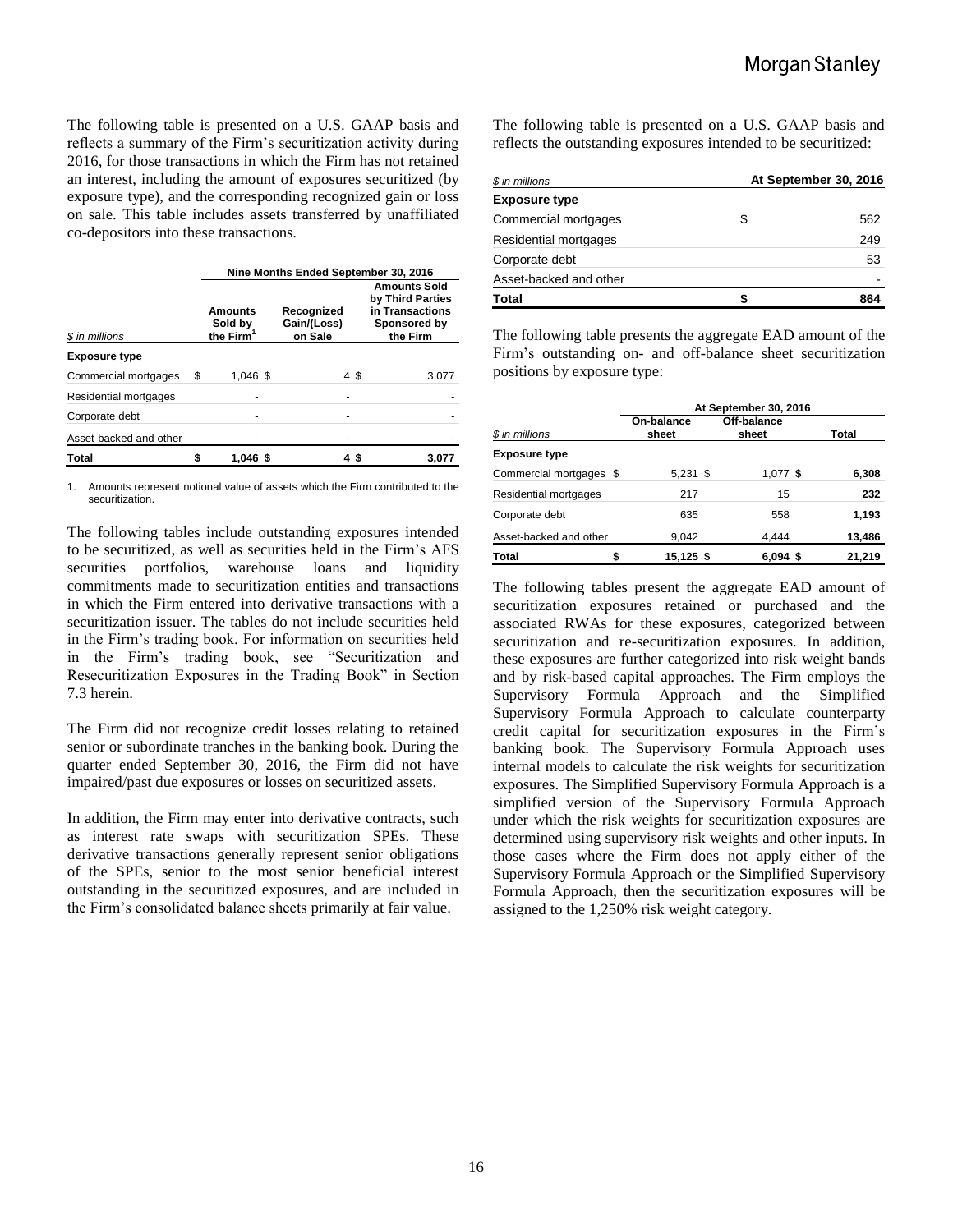|                          |    | At September 30, 2016                     |                        |                                                             |            |  |                                   |             |          |  |  |
|--------------------------|----|-------------------------------------------|------------------------|-------------------------------------------------------------|------------|--|-----------------------------------|-------------|----------|--|--|
|                          |    |                                           | <b>Securitizations</b> |                                                             |            |  |                                   |             |          |  |  |
|                          |    | <b>Supervisory</b><br>Formula<br>Approach |                        | <b>Simplified</b><br><b>Supervisory</b><br>Formula Approach |            |  | 1,250% Risk<br>Weight<br>Category |             |          |  |  |
| \$ in millions           |    | EAD                                       | <b>RWAs</b>            |                                                             | <b>EAD</b> |  | EAD                               | <b>RWAs</b> |          |  |  |
| <b>Risk Weight</b>       |    |                                           |                        |                                                             |            |  |                                   |             |          |  |  |
| 0% to $\epsilon$ =20%    | \$ | $9.380$ \$                                | $1.989$ \$             |                                                             | $6.050$ \$ |  | $1.283$ \$                        | - \$        |          |  |  |
| $>$ 20% to $\leq$ =100%  |    | 1,318                                     | 460                    |                                                             | 361        |  | 238                               |             |          |  |  |
| $>100\%$ to $\leq 500\%$ |    | 14                                        | 17                     |                                                             | 1,472      |  | 4.877                             |             |          |  |  |
| >500% to <1250%          |    |                                           |                        |                                                             |            |  |                                   |             |          |  |  |
| 1,250%                   |    |                                           | ٠                      |                                                             |            |  |                                   | 11          | 150      |  |  |
| Total                    | S. | 10,712 \$                                 | 2,466 \$               |                                                             | 7.883 \$   |  | 6.398 \$                          | 11          | 150<br>S |  |  |

|                          |   | At September 30, 2016                     |                           |             |  |            |                                                             |                                   |     |      |             |
|--------------------------|---|-------------------------------------------|---------------------------|-------------|--|------------|-------------------------------------------------------------|-----------------------------------|-----|------|-------------|
|                          |   |                                           | <b>Re-securitizations</b> |             |  |            |                                                             |                                   |     |      |             |
|                          |   | <b>Supervisory</b><br>Formula<br>Approach |                           |             |  |            | <b>Simplified</b><br><b>Supervisory</b><br>Formula Approach | 1,250% Risk<br>Weight<br>Category |     |      |             |
| \$ in millions           |   | EAD                                       |                           | <b>RWAs</b> |  | <b>EAD</b> |                                                             | <b>RWAs</b>                       | EAD |      | <b>RWAs</b> |
| <b>Risk Weight</b>       |   |                                           |                           |             |  |            |                                                             |                                   |     |      |             |
| 0% to $\epsilon$ =20%    | S | $2,590$ \$                                |                           | 549 \$      |  |            | - \$                                                        | - \$                              |     | - \$ |             |
| $>20\%$ to $\leq 100\%$  |   |                                           |                           |             |  |            |                                                             |                                   |     |      |             |
| $>100\%$ to $\leq 500\%$ |   |                                           |                           |             |  | 22         |                                                             | 42                                |     |      |             |
| >500% to <1250%          |   |                                           |                           |             |  |            |                                                             | 2                                 |     |      |             |
| 1250%                    |   |                                           |                           |             |  |            |                                                             |                                   |     |      |             |
| Total                    |   | $2,590$ \$                                |                           | 549 \$      |  | 22 S       |                                                             | 44 S                              |     | S    |             |

At September 30, 2016, the amount of exposures that was deducted from Tier 1 common capital, representing the aftertax gain on sale resulting from securitization was \$22 million.

The following table presents the aggregate EAD amount of resecuritization exposures retained or purchased, categorized according to exposures to which credit risk mitigation is applied and those not applied.

| \$ in millions                                                                                                 |   | At September 30,<br>2016 |
|----------------------------------------------------------------------------------------------------------------|---|--------------------------|
| <b>Re-securitization exposures</b><br>Re-securitization exposure to which credit risk mitigation is<br>applied | S |                          |
| Re-securitization exposure to which credit risk mitigation is<br>not applied                                   |   | 2,612                    |
| Total re-securitization exposures retained or purchased \$                                                     |   | 2,612                    |
| Total re-securitization exposure to guarantors                                                                 | S |                          |
| Total re-securitization exposure not to quarantors                                                             |   | 2,612                    |
| Total re-securitization exposures retained or purchased \$                                                     |   | 2.612                    |

The credit risk of the Firm's securitizations and resecuritizations is controlled by actively monitoring and managing the associated credit exposures. The Firm evaluates collateral quality, credit subordination levels and structural characteristics of securitization transactions at inception and on an ongoing basis, and manages exposures against internal concentration limits.

# **7.3. Securitization and Resecuritization Exposures in the Trading Book**

The Firm also engages in securitization activities related to commercial and residential mortgage loans, corporate bonds and loans, municipal bonds and other types of financial instruments. The Firm records such activities in the trading book.

The following table presents the Net Market Value of the Firm's aggregate on- and off-balance sheet securitization positions by exposure type, inclusive of hedges, in the trading book:

|                                        | At September 30,<br>2016      |  |  |
|----------------------------------------|-------------------------------|--|--|
| \$ in millions                         | Net Market Value <sup>1</sup> |  |  |
| <b>Exposures</b>                       |                               |  |  |
| Commercial mortgages                   | \$<br>1,547                   |  |  |
| Residential mortgages                  | 1,015                         |  |  |
| Corporate debt <sup>2</sup>            | 1,826                         |  |  |
| Asset-backed securitizations and other | 210                           |  |  |
| <b>Total</b>                           | 4,598                         |  |  |

1. Net Market Value represents the fair value for cash instruments and the replacement value for derivative instruments.

Amount includes correlation trading positions that are not eligible for Comprehensive Risk Measure ("CRM") surcharge. For more information on CRM, see Section 9.1 "Comprehensive Risk Measure" included herein.

The Firm closely monitors the price, basis and liquidity risk in the covered securitization and resecuritization positions that are held in the trading book. Each position falls into at least one or more trading limits that have been set to limit the aggregate, concentration and basis risk in the portfolio to acceptable levels. Holdings are monitored against these limits on a daily basis.

The inherent market risk of these positions are captured in various risk measurement models including Regulatory VaR, Regulatory stressed VaR and stress loss scenarios which are calculated and reviewed on a daily basis. Further, the Firm regularly performs additional analysis to comprehend various risks in its securitization and resecuritization portfolio, and changes in these risks. Analysis is performed in accordance with U.S. Basel III to understand structural features of the portfolio and the performance of underlying collateral.

The Firm calculates the standard specific risk regulatory capital for securitization and resecuritization positions under the Simplified Supervisory Formula Approach. Under this approach, a risk weight assigned to each position is calculated based on a prescribed regulatory methodology. The resulting capital charge represents the higher of the total net long or net short capital charge calculated after applicable netting.

In addition, the Firm uses a variety of hedging strategies to mitigate credit spread and default risk for the securitization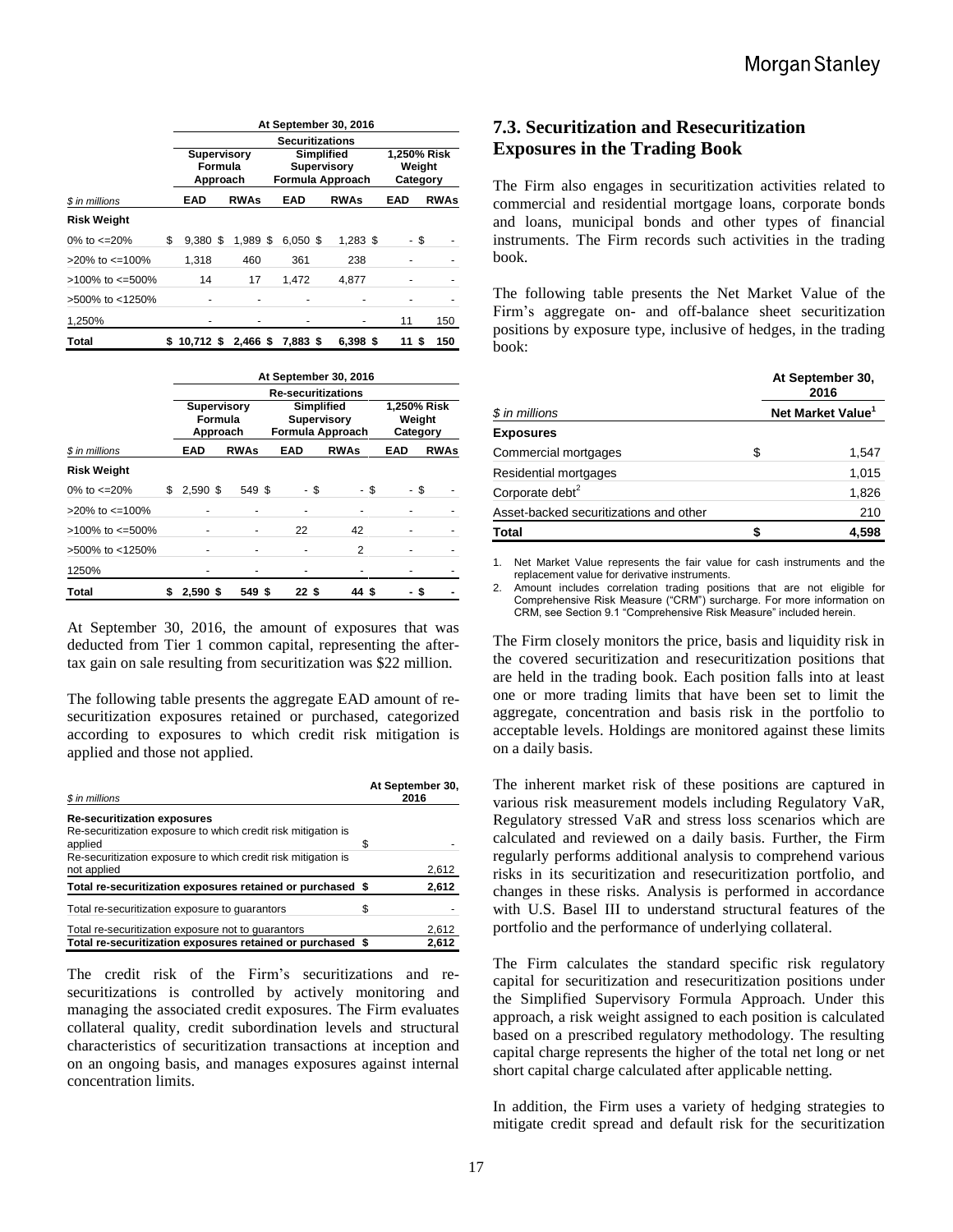and resecuritization positions. Hedging decisions are based on market conditions, and are evaluated within the Firm's risk governance structure.

## **8. Interest Rate Risk Sensitivity Analysis**

The Firm believes that the net interest income sensitivity analysis is an appropriate representation of the Firm's U.S. Bank Subsidiaries' interest rate risk for non-trading activities. For information on the interest rate risk sensitivity analysis, see "Quantitative and Qualitative Disclosures about Market Risk—Risk Management—Market Risk—Non-trading Risks—Interest Rate Risk Sensitivity" in Part I, Item 3 of the Form 10-Q.

#### **9. Market Risk**

Market risk refers to the risk that a change in the level of one or more market prices, rates, indices, implied volatilities (the price volatility of the underlying instrument imputed from option prices), correlations or other market factors, such as market liquidity, will result in losses for a position or portfolio. Generally, the Firm incurs market risk as a result of trading, investing and client facilitation activities, principally within its Institutional Securities business segment where the substantial majority of the Firm's market risk capital is required. In addition, the Firm incurs trading-related market risk within its Wealth Management business segment. The Firm's Investment Management business segment incurs principally non-trading market risk primarily from investments in real estate funds and private equity vehicles.

The following table presents the Firm's measure for market risk and market risk RWAs in accordance with the Advanced Approach, categorized by component type. RWAs for market risk are computed using either regulator-approved internal models or standardized methods that involve applying riskweighting factors prescribed by regulators. Pursuant to U.S. Basel III, multiplying the measure for market risk by 12.5 results in market risk RWAs.

|                                                            | At September 30, 2016 |                                          |                   |  |  |  |  |
|------------------------------------------------------------|-----------------------|------------------------------------------|-------------------|--|--|--|--|
| \$ in millions                                             |                       | <b>Measure for</b><br><b>Market Risk</b> | RWAs <sup>1</sup> |  |  |  |  |
| Components of measure for market risk and market risk RWAs |                       |                                          |                   |  |  |  |  |
| Regulatory VaR <sup>2</sup>                                | \$                    | 437 \$                                   | 5,458             |  |  |  |  |
| Regulatory stressed VaR <sup>3</sup>                       |                       | 1,207                                    | 15,089            |  |  |  |  |
| Incremental risk charge <sup>3</sup>                       |                       | 262                                      | 3,270             |  |  |  |  |
| Comprehensive risk measure <sup>3, 4</sup>                 |                       | 480                                      | 6,004             |  |  |  |  |
| Specific risk:                                             |                       |                                          |                   |  |  |  |  |
| Non-securitizations <sup>5</sup>                           |                       | 1,328                                    | 16,600            |  |  |  |  |
| Securitizations <sup>6</sup>                               |                       | 1,110                                    | 13,874            |  |  |  |  |
| <b>Total market risk</b>                                   |                       | $4.824$ \$                               | 60,295            |  |  |  |  |

1. For information on the Firm's market risk RWAs roll-forward from December 31, 2015 to September 30, 2016, see "MD&A—Liquidity and Capital Resources—Regulatory Requirements—Regulatory Capital Requirements" in Part I, Item 2 of the Form 10-Q.

2. Per regulatory requirements, the daily average of the previous 60 business days from the period-end date is utilized in the regulatory capital calculation.

3. Per regulatory requirements, the weekly average of the previous 12 weeks from the period-end date is utilized in the regulatory capital calculation.

4. Amounts include an 8% CRM surcharge computed under the standardized approach for positions eligible for CRM. As of the most recent reporting date, the CRM surcharge related to RWAs was \$4,258 million. For more information on CRM, see Section 9.1 "Comprehensive Risk Measure" included herein.

5. Non-securitization specific risk charges calculated using regulatoryprescribed risk-weighting factors for certain debt and equity positions. The prescribed risk-weighting factors are generally based on, among other things, the Organization for Economic Cooperation and Development's country risk classifications for the relevant home country (in the case of public sector and depository institution debt positions), the remaining contractual maturity and internal assessments of creditworthiness. Additionally, amounts include a De Minimis RWA for positions not captured in the VaR model.

6. For information on market risk related to securitizations, see Section 7.3 "Securitization and Resecuritization Exposures in the Trading Book" included herein.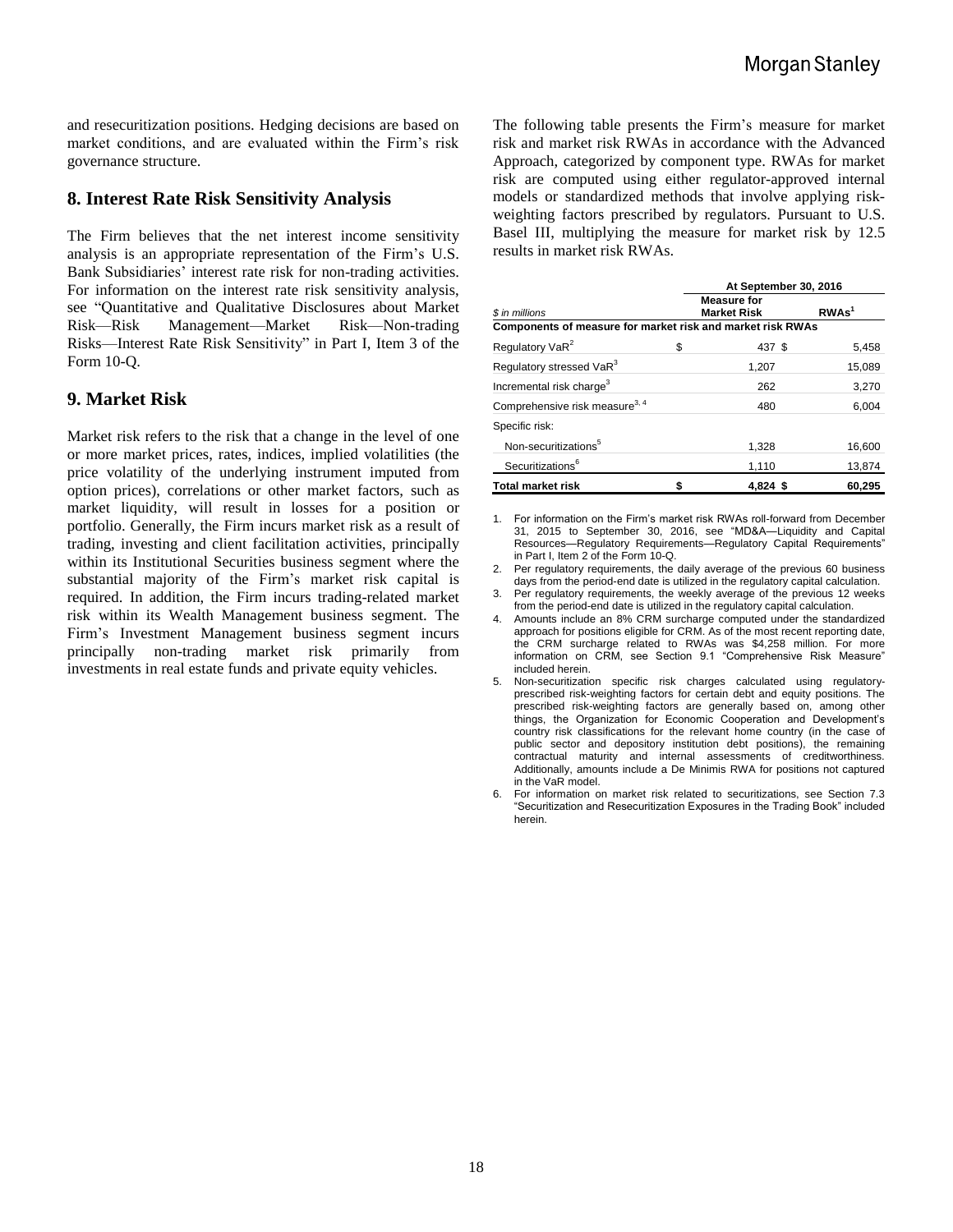# **9.1. Model Methodology, Assumptions and Exposure Measures**

#### **Regulatory VaR**

The Firm estimates VaR using an internal model based on volatility-adjusted historical simulation for general market risk factors and Monte Carlo simulation for name-specific risk in corporate shares, bonds, loans and related derivatives. The model constructs a distribution of hypothetical daily changes in the value of trading portfolios based on the following: historical observation of daily changes in key market indices or other market risk factors; and information on the sensitivity of the portfolio values to these market risk factor changes. The Firm's VaR model uses four years of historical data with a volatility adjustment to reflect current market conditions.

The Firm utilizes the same VaR model for risk management purposes as well as regulatory capital calculations. The portfolio of positions used for the Firm's VaR for risk management purposes ("Management VaR") differs from that used for regulatory capital requirements ("Regulatory VaR"), as it contains certain positions that are excluded from Regulatory VaR. Examples include counterparty CVAs and loans that are carried at fair value and associated hedges.

For regulatory capital purposes, Regulatory VaR is computed at a 99% level of confidence over a 10-day time horizon. The Firm's Management VaR is computed at a 95% level of confidence over a one-day time horizon, which is a useful indicator of possible trading losses resulting from adverse daily market moves. For more information about the Firm's Management VaR model, related statistics and limit monitoring process, see "Quantitative and Qualitative Disclosures about Market Risk—Risk Management—Market Risk" in Part II, Item 7A of the 2015 Form 10-K and Part I, Item 3 of the Form 10-Q.

The following table presents the period-end, daily average, and high and low Regulatory VaR by risk category for a 10 day holding period for the quarter ended September 30, 2016. Additionally, the daily average Regulatory VaR for a one-day holding period is shown for comparison. The metrics below are calculated over the calendar quarter and therefore may not coincide with the period applied in the regulatory capital calculations.

|                                                  | 99% Regulatory VaR<br>Quarter Ended September 30, 2016 |                               |                       |                               |        |     |  |
|--------------------------------------------------|--------------------------------------------------------|-------------------------------|-----------------------|-------------------------------|--------|-----|--|
| \$ in millions                                   | One-Day<br>Holding<br>Period                           |                               | 10-Day Holding Period |                               |        |     |  |
|                                                  |                                                        | Daily<br>Average <sup>1</sup> | Period<br>End         | Daily<br>Average <sup>1</sup> | High   | Low |  |
| Interest rate                                    | \$                                                     | 29\$                          | 85\$                  | 93\$                          | 137 \$ | 62  |  |
| Credit spread                                    |                                                        | 32                            | 94                    | 102                           | 127    | 87  |  |
| Equity price                                     |                                                        | 20                            | 60                    | 64                            | 131    | 54  |  |
| Foreign exchange rate                            |                                                        | 18                            | 52                    | 56                            | 71     | 47  |  |
| Commodity price                                  |                                                        | 10                            | 37                    | 33                            | 39     | 28  |  |
| Less: Diversification<br>benefit <sup>2, 3</sup> |                                                        | (64)                          | (171)                 | (201)                         | N/A    | N/A |  |
| <b>Total Regulatory VaR</b>                      | \$                                                     | 45\$                          | 157 \$                | 147 \$                        | 194 \$ | 127 |  |

N/A–Not Applicable

- The daily average shown is calculated over the entire quarter. Per regulatory requirements, the daily average of the previous 60 business days from the period-end date is utilized in the regulatory capital calculation.
- 2. Diversification benefit equals the difference between the total Regulatory VaR and the sum of the component VaRs. This benefit arises because the simulated one-day losses for each of the components occur on different days; similar diversification benefits also are taken into account within each component.
- 3. The high and low VaR values for the total Regulatory VaR and each of the component VaRs might have occurred on different days during the quarter, and therefore the diversification benefit is not an applicable measure.

#### **Regulatory Stressed VaR**

Regulatory stressed VaR is calculated using the same methodology and portfolio composition as Regulatory VaR. However, Regulatory stressed VaR is based on a continuous one-year historical period of significant market stress, appropriate to the Firm's portfolio. The Firm's selection of the one-year stressed window is evaluated on an ongoing basis.

The following table presents the period-end, weekly average, and high and low Regulatory stressed VaR for a 10-day holding period for the quarter ended September 30, 2016. Additionally, the weekly average Regulatory stressed VaR for a one-day holding period is shown for comparison. The metrics below are calculated over the calendar quarter and therefore may not coincide with the period applied in the regulatory capital calculations.

|                                         | 99% Regulatory Stressed VaR<br>Quarter Ended September 30, 2016 |                   |                       |  |                    |      |     |  |
|-----------------------------------------|-----------------------------------------------------------------|-------------------|-----------------------|--|--------------------|------|-----|--|
|                                         | One-Day<br>Holding<br>Period                                    |                   | 10-Day Holding Period |  |                    |      |     |  |
| \$ in millions                          |                                                                 | Weekly<br>Average | Period<br>End         |  | Weekly<br>Average' | High | Low |  |
| <b>Total Regulatory stressed</b><br>VaR | S                                                               | 129 \$            | 408 \$                |  | 408 \$             | 578  | 282 |  |

1. The weekly average shown is calculated over the entire quarter. Per regulatory requirements, the weekly average of the previous 12 weeks from the period-end date is utilized in the regulatory capital calculation.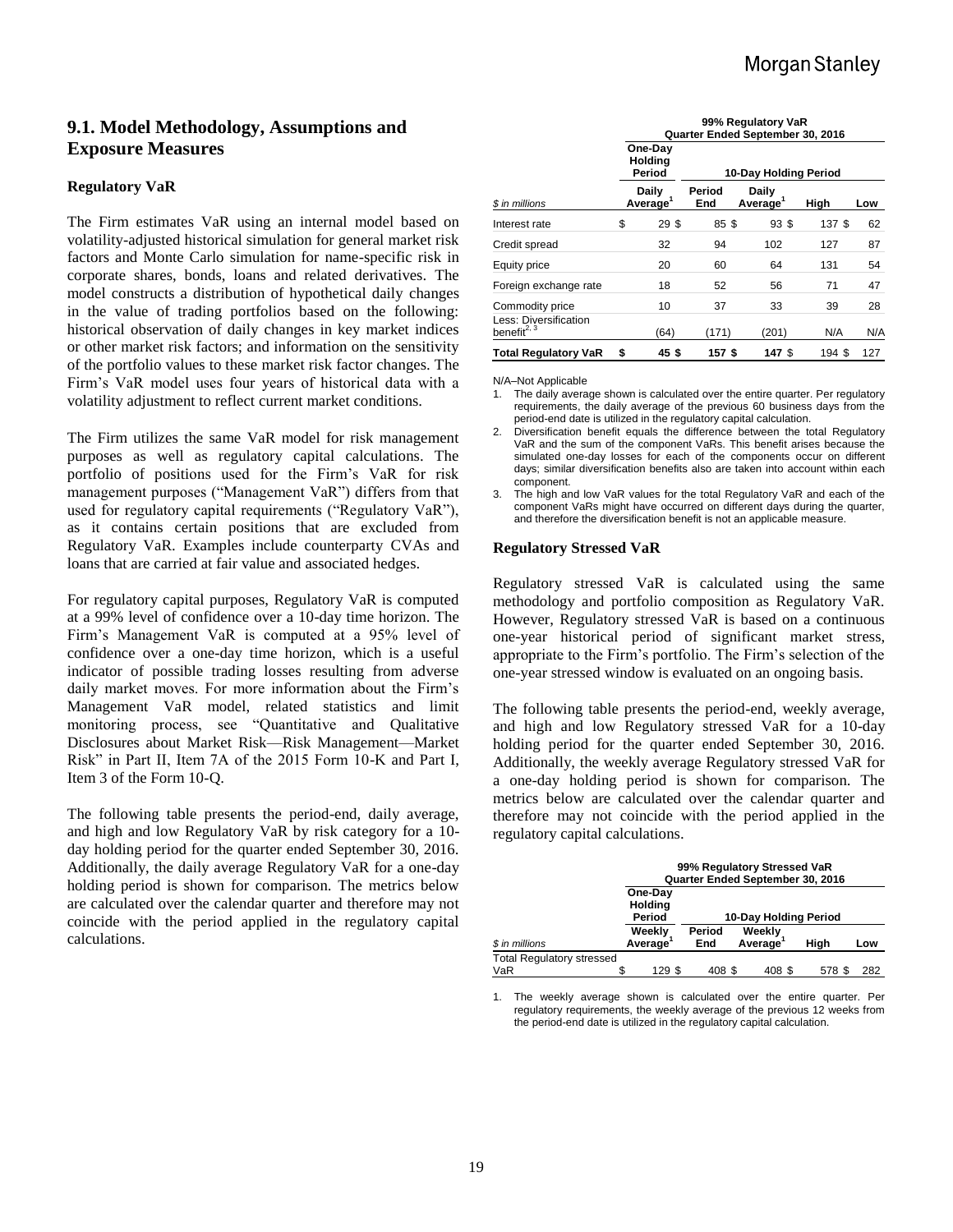#### **Incremental Risk Charge**

The Incremental Risk Charge ("IRC") is an estimate of default and migration risk of unsecuritized credit products in the trading book. The IRC also captures recovery risk, and assumes that average recoveries are lower when default rates are higher. A Monte Carlo simulation-based model is used to calculate the IRC at a 99.9% level of confidence over a oneyear time horizon. A constant level of risk assumption is imposed which ensures that all positions in the IRC portfolio are evaluated over the full one-year time horizon.

The IRC model differentiates the underlying traded instruments by liquidity horizons, with the minimum liquidity horizon set to 3 months. Lower rated issuers receive longer liquidity horizons of between 6 and 12 months. In addition to the ratings-based liquidity horizon, the Firm also applies liquidity horizon penalties to positions that are deemed concentrated.

The following table presents the period-end, weekly average, and high and low IRC for the quarter ended September 30, 2016. The metrics below are calculated over the calendar quarter and therefore may not coincide with the period applied in the regulatory capital calculations.

|                                      | Quarter Ended September 30, 2016 |               |                                |             |     |
|--------------------------------------|----------------------------------|---------------|--------------------------------|-------------|-----|
| \$ in millions                       |                                  | Period<br>End | Weekly<br>Average <sup>1</sup> | Hiah<br>Low |     |
| <b>Total Incremental Risk Charge</b> |                                  | 198 \$        | 259 \$                         | 290 \$      | 198 |

1. The weekly average shown is calculated over the entire quarter. Per regulatory requirements, the weekly average of the previous 12 weeks from the period-end date is utilized in the regulatory capital calculation.

#### **Comprehensive Risk Measure**

Comprehensive Risk Measure ("CRM") is an estimate of risk in the correlation trading portfolio, taking into account credit spread, correlation, basis, recovery and default risks. A Monte Carlo simulation-based model is used to calculate the CRM at a 99.9% level of confidence over a one-year time horizon, applying the constant level of risk assumption.

All positions in the CRM portfolio are given a liquidity horizon of 6 months.

Positions eligible for CRM are also subject to an 8% capital surcharge, which is reflected in "Comprehensive risk measure" in the "Components of measure for market risk and market risk RWAs" table in Section 9 herein.

#### *Correlation Trading Positions*

A correlation trading position is a securitization position for which all or substantially all of the value of the underlying exposure is based on the credit quality of a single company for which a two-way market exists, or on commonly traded indices based on such exposures for which a two-way market exists on the indices. Hedges of correlation trading positions are also considered correlation trading positions. For the quarter ended September 30, 2016, the Firm's aggregate CRM eligible correlation trading positions had a Net Market Value of \$2,168 million, which is comprised of net long market values of \$565 million and net short market values of \$1,603 million. The net long and net short market values are inclusive of netting permitted under U.S. Basel III.

The following table presents the period-end, weekly average, and high and low CRM for the quarter ended September 30, 2016. The metrics below are calculated over the calendar quarter and therefore may not coincide with the period applied in the regulatory capital calculations.

|                                   | Quarter Ended September 30, 2016 |               |                                |                   |                  |
|-----------------------------------|----------------------------------|---------------|--------------------------------|-------------------|------------------|
| \$ in millions                    |                                  | Period<br>End | Weekly<br>Average <sup>1</sup> | High <sup>2</sup> | Low <sup>2</sup> |
| Comprehensive Risk Measure        |                                  |               |                                |                   |                  |
| Modeled                           |                                  | 148 \$        | 143S                           | 181 \$            | 97               |
| <b>Comprehensive Risk Measure</b> |                                  |               |                                |                   |                  |
| Surcharge                         |                                  | 343           | 341                            | 353               | 332              |
| <b>Total Comprehensive Risk</b>   |                                  |               |                                |                   |                  |
| <b>Measure</b>                    |                                  | 491           | 484 S                          | 522 \$            | 430              |

1. The weekly average shown is calculated over the entire quarter. Per regulatory requirements, the weekly average of the previous 12 weeks from the period-end date is utilized in the regulatory capital calculation.

2. The high and low measures for the modeled and surcharge measures are evaluated independently. As a result, the high and low measures can occur on different reporting dates and may not be additive to the total charge.

# **9.2. Model Limitations**

The Firm uses VaR and Stressed VaR as components in a range of risk management tools. Among their benefits, VaR models permit estimation of a portfolio's aggregate market risk exposure, incorporating a range of varied market risks and portfolio assets. However, VaR has various limitations, which include, but are not limited to: use of historical changes in market risk factors, which may not be accurate predictors of future market conditions, and may not fully incorporate the risk of extreme market events that are outsized relative to observed historical market behavior or reflect the historical distribution of results beyond the 99% confidence interval; and reporting of losses over a defined time horizon, which does not reflect the risk of positions that cannot be liquidated or hedged over that defined horizon.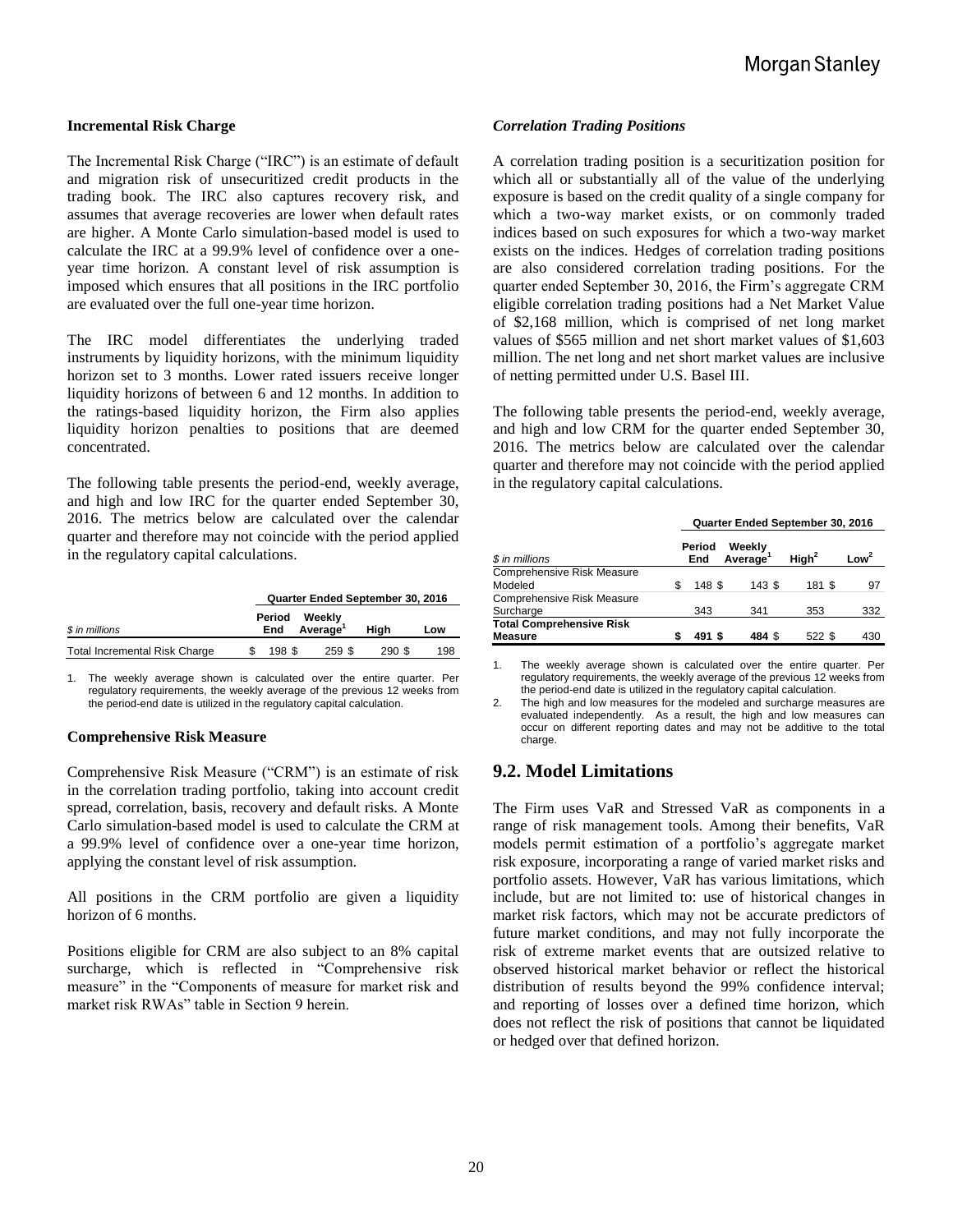The Firm also uses IRC and CRM models to measure default and migration risk of credit spread and correlation trading positions in the trading book. Among their benefits, these models permit estimation of a portfolio's aggregate exposure to default and migration risk, incorporating a range of market risk factors in a period of financial stress. However, the IRC and CRM models have various limitations, which include, but are not limited to: use of historical default rates, credit spread movements, correlation and recovery rates, which may not be accurate predictors of future credit environments, and may not fully incorporate the risk of extreme credit events that are outsized relative to observed historical behavior or reflect the historical distribution of results beyond the 99.9% confidence interval.

Regulatory VaR, Regulatory stressed VaR, IRC and CRM numbers are not readily comparable across firms because of differences in the firms' portfolios, modeling assumptions and methodologies. In IRC and CRM, those differences may be particularly pronounced because of the long risk horizon measured by these models as well as the difficulty in performing backtesting. These differences can result in materially different numbers across firms for similar portfolios. As a result, the model-based numbers tend to be more useful when interpreted as indicators of trends in a firm's risk profile rather than as an absolute measure of risk to be compared across firms.

# **9.3. Model Validation**

The Firm validates its Regulatory VaR model, Regulatory stressed VaR model, IRC model and CRM model on an ongoing basis. The Firm's model validation process is independent of the internal models' development, implementation and operation. The validation process includes, among other things, an evaluation of the conceptual soundness of the internal models.

The Firm's Regulatory VaR model, Regulatory stressed VaR model, IRC model and CRM model have all been approved for use by the Firm's regulators.

# **9.4. Regulatory VaR Backtesting**

One method of evaluating the reasonableness of the Firm's VaR model as a measure of the Firm's potential volatility of net revenue is to compare the VaR with the hypothetical buyand-hold trading revenue. Assuming no intra-day trading, for a 99%/one-day VaR, the expected number of times that trading losses should exceed VaR during the year is two to three times, and, in general, if trading losses were to exceed VaR more than ten times in a year, the adequacy of the VaR model would be questioned. For days where losses exceed the VaR statistic, the Firm examines the drivers of trading losses to evaluate the VaR model's accuracy relative to realized trading results.

The Firm regularly conducts a comparison of its VaR-based estimates with buy-and-hold gains or losses experienced ("backtesting"). The buy-and-hold gains or losses are defined in the U.S. Basel III as profits or losses on covered positions, as defined in Section 9.5 below, excluding fees, commissions, reserves, net interest income and intraday trading. The buyand-hold gains or losses utilized for Regulatory VaR backtesting differs from the daily net trading revenue as disclosed in "Quantitative and Qualitative Disclosures about Market Risk—Risk Management—Market Risk" in Part I, Item 3 of the Form 10-Q. The Firm had no Regulatory VaR backtesting exceptions during the quarter ended September 30, 2016.

# **9.5. Covered Positions**

During the quarter ended September 30, 2016, the Firm had exposures to a wide range of interest rates, credit spread, equity prices, foreign exchange rates and commodity prices and the associated implied volatilities and spreads—related to the global markets in which it conducts its trading activities. For more information about such exposures, see "Quantitative and Qualitative Disclosures about Market Risk—Risk Management—Market Risk—Sales and Trading and Related Activities" in Part II, Item 7A of the 2015 Form 10-K.

Under U.S. Basel III, covered positions include trading assets or liabilities held by the Firm for the purpose of short-term resale or with the intent of benefiting from actual or expected price movements related to its market-making activities, as well as, foreign exchange and commodity exposure of certain banking book assets. CVA is not a covered position under U.S. Basel III and as a result, hedges to the non-covered CVA are themselves not eligible to be covered positions. However, any foreign exchange or commodity exposure of CVA hedges is a covered position.

The Firm manages its covered positions by employing a variety of risk mitigation strategies. These strategies include diversification of risk exposures and hedging. Hedging activities consist of the purchase or sale of positions in related securities and financial instruments, including a variety of derivative products (*e.g.*, futures, forwards, swaps and options). Hedging activities may not always provide effective mitigation against trading losses due to differences in the terms, specific characteristics or other basis risks that may exist between the hedge instrument and the risk exposure that is being hedged. The Firm manages the market risk associated with its trading activities on a Firm-wide basis, on a worldwide trading division level and on an individual product basis. The Firm manages and monitors its market risk exposures in such a way as to maintain a portfolio that the Firm believes is well-diversified in the aggregate with respect to market risk factors and that reflects the Firm's aggregate risk tolerance as established by the Firm's senior management.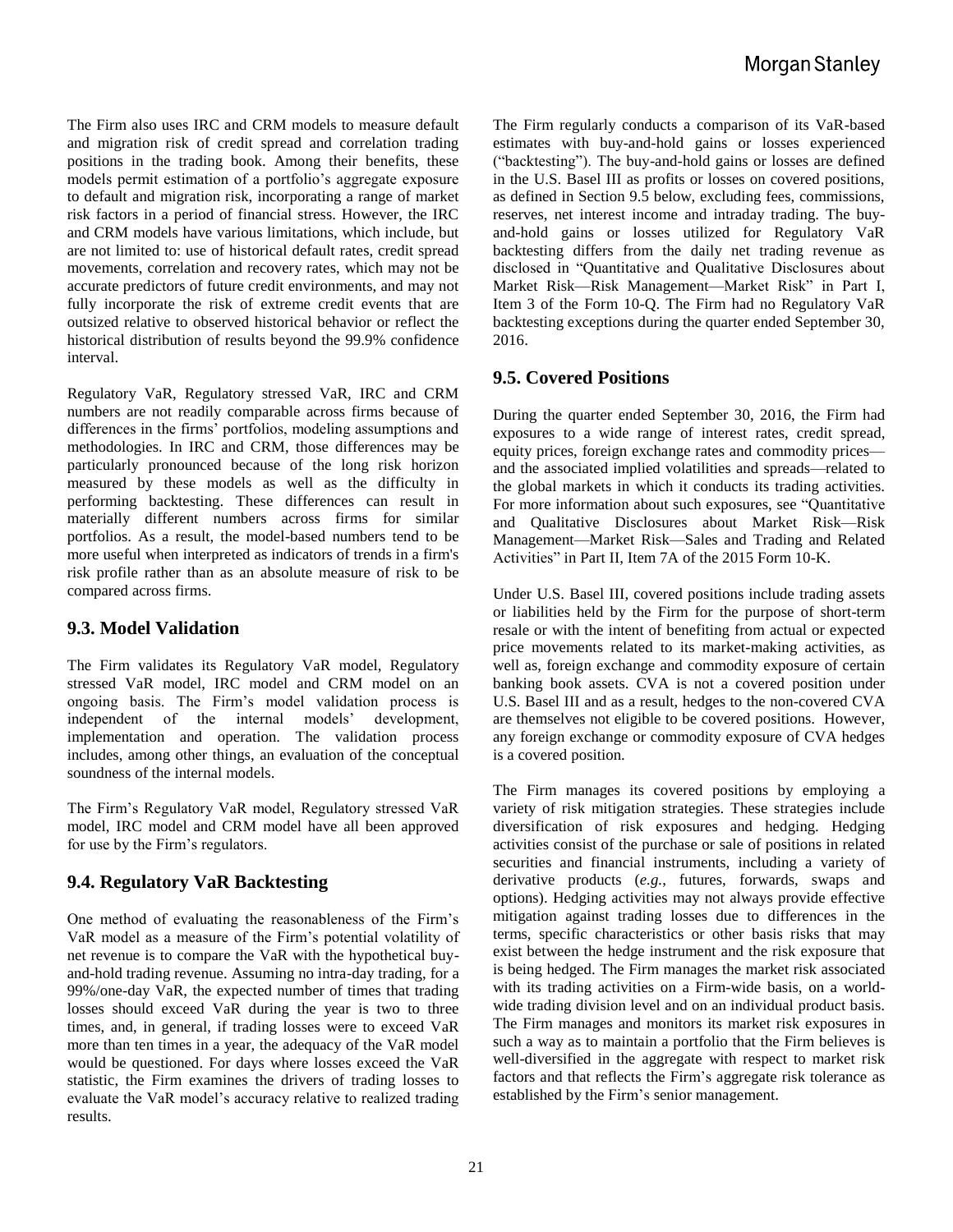#### *Valuation Policies, Procedures, and Methodologies for Covered Positions*

For more information on the Firm's valuation policies, procedures, and methodologies for covered positions (trading assets and trading liabilities), see Note 2 (Significant Accounting Policies) and Note 3 (Fair Values) to the consolidated financial statements in Part II, Item 8 of the 2015 Form 10-K.

# **9.6. Stress Testing of Covered Positions**

The Firm stress tests the market risk of its covered positions at a frequency appropriate to each portfolio and in no case less frequently than quarterly. The stress tests take into account concentration risk, illiquidity under stressed market conditions and other risks arising from the Firm's trading activities.

In addition, the Firm utilizes a proprietary economic stress testing methodology that comprehensively measures the Firm's market and credit risk. The methodology simulates many stress scenarios based on more than 25 years of historical data and attempts to capture the different liquidities of various types of general and specific risks. Event and default risks for relevant credit portfolios are also captured.

Furthermore, as part of the Federal Reserve's annual Comprehensive Capital Analysis and Review, commonly referred to as "CCAR," the Firm is required to perform annual capital stress testing under scenarios prescribed by the Federal Reserve. The stress testing results are submitted to the Federal Reserve and a summary of the results under the severely adverse economic scenario is publicly disclosed. For more information on the Firm's capital plans and stress tests, see "MD&A—Liquidity and Capital Resources—Regulatory Requirements" in Part II, Item 7 of the 2015 Form 10-K and Part I, Item 2 of the Form 10-Q.

# **10. Operational Risk**

As defined by U.S. Basel III, operational risk is the risk of loss resulting from inadequate or failed internal processes, people, and systems or from external events (including legal risk but excluding strategic and reputational risk). The Firm may incur operational risk across the full scope of its business activities, including revenue-generating activities (*e.g.*, sales and trading) and support and control groups (*e.g.*, information technology and trade processing). On March 4, 2016, the Basel Committee on Banking Supervision updated its proposal for calculating operational risk regulatory capital. Under the proposal, which would eliminate the use of an internal modelbased approach, required levels of operational risk regulatory capital would generally be determined under a standardized approach based primarily on a financial statement-based measure of operational risk exposure and adjustments based on the particular institution's historic operational loss record.

The Firm is evaluating the potential impact of the proposal, which is subject to public comment and further rulemaking procedures. For a further discussion of the Firm's operational risk, see "Quantitative and Qualitative Disclosures about Market Risk—Risk Management—Operational Risk" in Part II, Item 7A of the 2015 Form 10-K and in Part I, Item 3 of the Form 10-Q.

As an advanced approach banking organization, the Firm is required to compute operational risk RWAs using an advanced measurement approach. The Firm has established an operational risk framework to identify, measure, monitor, and control risk across the Firm. Effective operational risk management is essential to reducing the impact of operational risk incidents and mitigating legal risks. The framework is continually evolving to account for changes in the Firm and to respond to the changing regulatory and business environment. The Firm has implemented operational risk data and assessment systems to monitor and analyze internal and external operational risk events, to assess business environment and internal control factors, and to perform scenario analysis. The collected data elements are incorporated in the operational risk capital model. The model encompasses both quantitative and qualitative elements. Internal loss data and scenario analysis results are direct inputs to the capital models, while external operational risk incidents and business environment and internal control factors are evaluated as part of the scenario analysis process. The Firm maintains governance, review, and validation processes of its advanced measurement approach framework.

The Firm uses the Loss Distribution Approach to model operational risk exposures. In this approach, loss frequency and severity distributions are separately modeled using the Firm's internal loss data experience and combined to produce an Aggregate Loss Distribution at various confidence levels over a one-year period. Regulatory Operational Risk capital is calculated at the 99.9% confidence level. The model also includes Scenario Analysis estimates to complement the Internal Loss Data model. Scenario Analysis is a forwardlooking systematic process to obtain plausible high severity and low frequency estimates of operational risk losses based on expert opinion. This modeling process is performed separately on each of the units of measure. The results are aggregated across all units of measure, taking into account diversification, to determine operational risk regulatory capital.

In addition, the Firm employs a variety of risk processes and mitigants to manage its operational risk exposures. These include a strong governance framework, a comprehensive risk management program and insurance. The Firm continually undertakes measures to improve infrastructure and mitigate operational risk. The goal of the Firm's operational risk management framework is to identify and assess significant operational risks, and to ensure that appropriate mitigation actions are undertaken. Operational risks and associated risk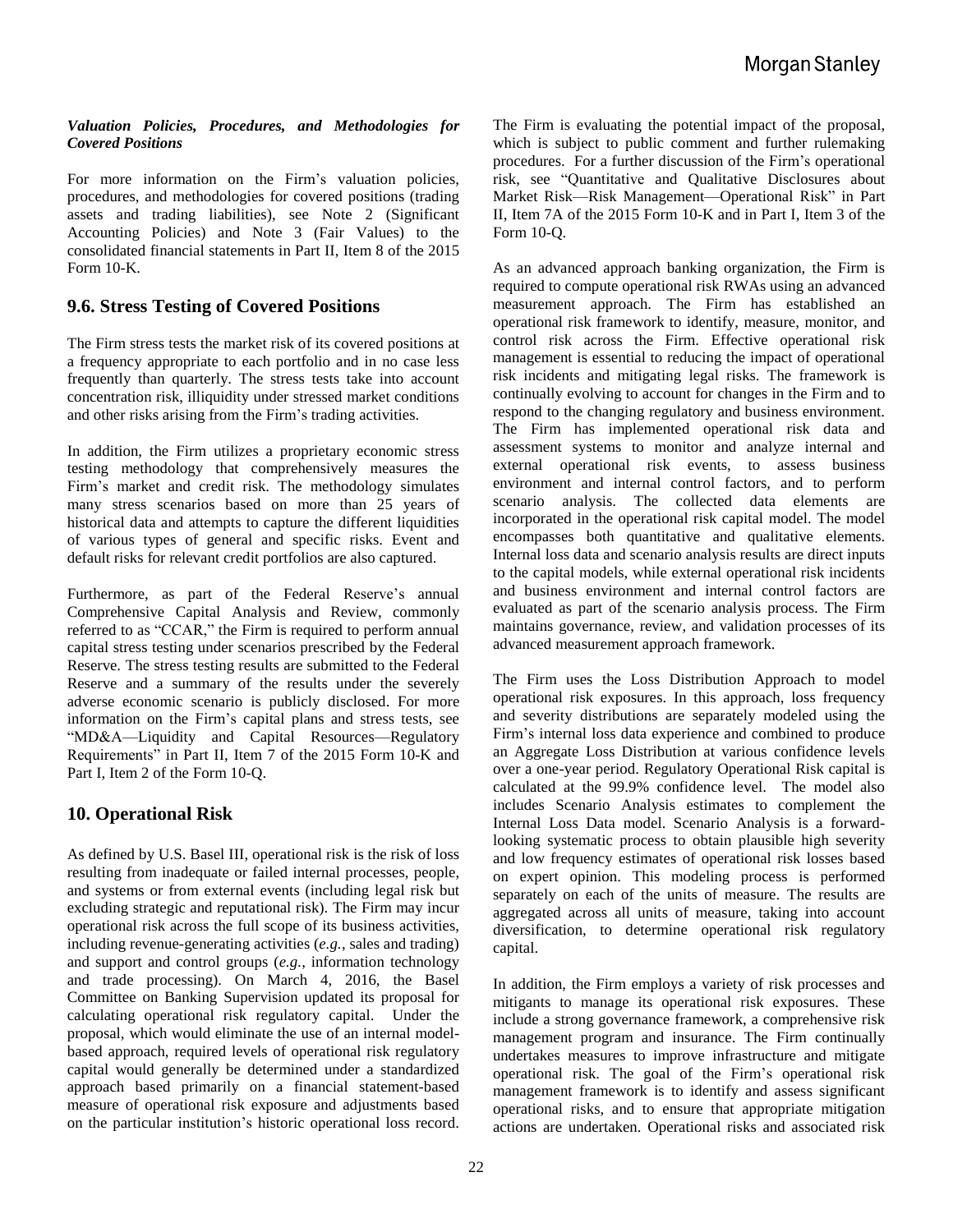exposures are assessed relative to the risk tolerance established by the Firm's Board of Directors and are prioritized accordingly. The breadth and range of operational risk are such that the types of mitigating activities are wideranging. Examples of activities include the enhancing defenses against cyberattacks, use of legal agreements and contracts to transfer and/or limit operational risk exposures; due diligence; implementation of enhanced policies and procedures; exception management processing controls; and segregation of duties.

See "Capital Adequacy" in Section 4 herein for the Firm's operational risk RWAs at September 30, 2016.

# **11. Supplementary Leverage Ratio**

The Firm and its U.S. Bank Subsidiaries are required to publicly disclose their U.S. Basel III Supplementary Leverage Ratios ("SLR"), which will become effective as a capital standard on January 1, 2018. In addition to the SLR, the Firm is also subject to a Tier 1 leverage ratio capital standard that is currently in effect.

The Tier 1 leverage ratio and SLR are capital measures that are both computed under U.S. Basel III transitional rules, with the primary difference between the two being that the SLR denominator includes off-balance sheet exposures. The SLR denominator is calculated for each reporting period based on the average daily balance of consolidated on-balance sheet assets under U.S. GAAP during the calendar quarter less certain amounts deducted from Tier 1 capital at quarter-end. The SLR denominator also includes the arithmetic mean of month-end balances during the calendar quarter of certain offbalance sheet exposures associated with derivatives (including derivatives that are centrally cleared for clients and sold credit protection), repo-style transactions and other off-balance sheet items. For more information on the supplementary leverage ratio, see "MD&A—Liquidity and Capital Resources— Regulatory Requirements—Supplementary Leverage Ratio" in Part I, Item 2 of the Form 10-Q.

#### *Summary comparison of accounting assets and pro forma supplementary leverage ratio*

The following table presents the consolidated total assets under U.S. GAAP and the pro forma supplementary leverage exposure.

|                                                                                                                                                                                          |    | At<br>September 30, |  |
|------------------------------------------------------------------------------------------------------------------------------------------------------------------------------------------|----|---------------------|--|
| \$ in millions                                                                                                                                                                           |    | 2016                |  |
| Total consolidated assets as reported in published financial<br>statements <sup>1</sup>                                                                                                  | S  | 813,891             |  |
| Adjustment for investments in banking, financial, insurance<br>or commercial entities that are consolidated for accounting<br>purposes but outside the scope of regulatory consolidation |    |                     |  |
| Adjustment for fiduciary assets recognized on balance<br>sheet but excluded from total leverage exposure                                                                                 |    |                     |  |
| Adjustment for derivative exposures <sup>2</sup>                                                                                                                                         |    | 184,017             |  |
| Adjustment for repo-style transactions <sup>2</sup>                                                                                                                                      |    | 15,564              |  |
| Adjustment for off-balance sheet exposures <sup>2</sup>                                                                                                                                  |    | 55,918              |  |
| Other adjustments:                                                                                                                                                                       |    |                     |  |
| a. Adjustments for deductions from tier 1 capital <sup>3</sup>                                                                                                                           |    | (9,798)             |  |
| b. Adjustments for frequency calculations <sup>4</sup>                                                                                                                                   |    | 5,834               |  |
| Pro forma supplementary leverage exposure                                                                                                                                                | \$ | 1,065,426           |  |

1. Total consolidated on-balance sheet assets under U.S. GAAP at quarter end.

- 2. Computed as the arithmetic mean of the month-end balances over the calendar quarter.
- 3. Reflects adjustments to Tier 1 capital, including disallowed goodwill, transitional intangible assets, certain deferred tax assets and certain investments in the capital instruments of unconsolidated financial institutions.
- 4. Reflects the difference between spot and average daily balance of consolidated total assets under U.S. GAAP during the calendar quarter.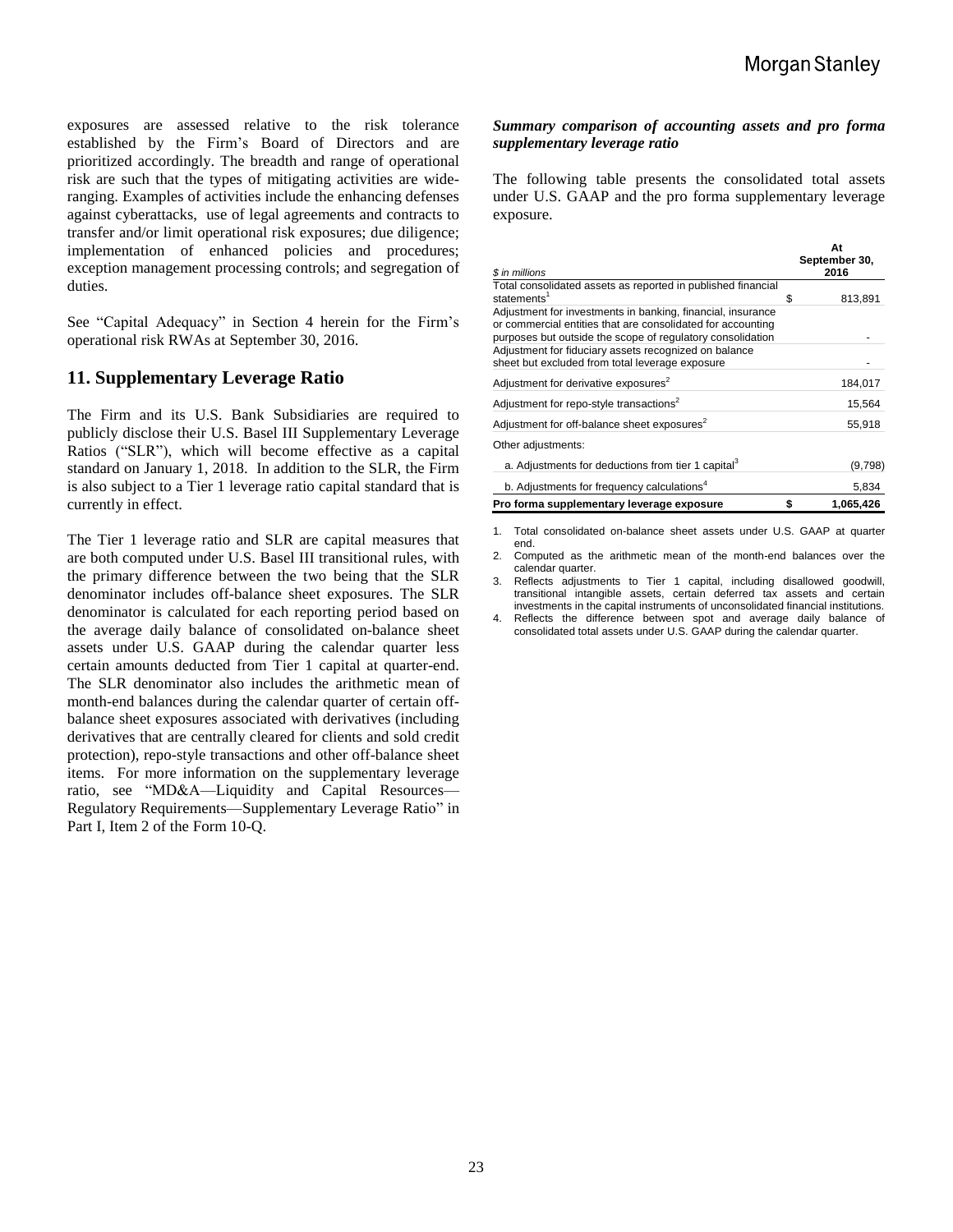*Supplementary leverage ratio:* The following table presents the Firm's Tier 1 leverage ratio, as well as the detailed components of the SLR computation, under U.S. Basel III transitional rules.

| \$ in millions                                                                                                              | At<br>September 30, 2016 |
|-----------------------------------------------------------------------------------------------------------------------------|--------------------------|
| On-balance-sheet exposures                                                                                                  |                          |
| On-balance sheet assets (excluding on-balance sheet assets for repo-style transactions and derivative exposures,            |                          |
| but including cash collateral received in derivative transactions)                                                          | \$<br>560,152            |
| Less: Amounts deducted from tier 1 capital <sup>2</sup>                                                                     | (9,798)                  |
| Total on-balance sheet exposures (excluding on-balance sheet assets for repo style transactions and derivatives             |                          |
| exposures, but including cash collateral received in in derivative transactions)                                            | \$<br>550,354            |
| Derivative disclosures                                                                                                      |                          |
| Replacement cost for derivative exposures (net of cash variation margin)                                                    | \$<br>36,271             |
| Add-on amounts for potential future exposure (PFE) for derivatives <sup>3</sup>                                             | 153,495                  |
| Gross-up for cash collateral posted if deducted from the on-balance sheet assets, except for cash variation margin          |                          |
| that meets qualifying criteria <sup>3</sup>                                                                                 |                          |
| Less: Deductions of receivable assets for cash variation margin posted in derivative transactions, if included in           |                          |
| on-balance sheet assets                                                                                                     |                          |
| Less: Exempted CCP leg of client-cleared transactions <sup>4</sup>                                                          |                          |
| Effective notional principal amount of sold credit protection <sup>3</sup>                                                  | 592,047                  |
| Less: Effective notional principal amount offsets and PFE adjustments for sold credit protection <sup>3</sup>               | (561, 524)               |
| Total derivatives exposures                                                                                                 | \$<br>220,289            |
| <b>Repo-style transactions</b>                                                                                              |                          |
| On-balance sheet assets for repo-style transactions, including the gross value of receivables for reverse repurchase        |                          |
| transactions and the value of securities that qualified for sales treatment, and excluding the value of securities received |                          |
| in a security-for-security repo-style transaction where the securities lender has not sold or re-hypothecated the           |                          |
| securities received                                                                                                         | \$<br>297,553            |
| Less: Reduction of the gross value of receivables in reverse repurchase transactions by cash payables in repurchase         |                          |
| transactions under netting agreements <sup>1</sup>                                                                          | (74, 252)                |
| Counterparty credit risk for all repo-style transactions <sup>3</sup>                                                       | 15,564                   |
| Exposure for repo-style transactions where a banking organization acts as an agent                                          |                          |
| Total repo-style transactions                                                                                               | \$<br>238.865            |
| Other off-balance sheet exposures                                                                                           |                          |
| Off-balance sheet exposures at gross notional amounts <sup>3, 5</sup>                                                       | \$<br>123,786            |
| Less: Adjustments for conversion to credit equivalent amounts <sup>3</sup>                                                  | (67, 868)                |
| Total off-balance sheet exposures                                                                                           | \$<br>55,918             |
| Pro forma supplementary leverage exposure                                                                                   | \$<br>1,065,426          |
| Tier 1 capital <sup>6</sup>                                                                                                 | 67,603                   |
| Pro forma supplementary leverage ratio <sup>7</sup>                                                                         | 6.3%                     |
| Tier 1 leverage ratio <sup>8</sup>                                                                                          | 8.3%                     |
|                                                                                                                             |                          |

1. Computed as the average daily balance of consolidated total assets under U.S. GAAP during the calendar quarter.

2. Reflects adjustments to Tier 1 capital, including disallowed goodwill, transitional intangible assets, certain deferred tax assets, certain investments in the capital instrument of unconsolidated financial institutions and other adjustments.

3. Computed as the arithmetic mean of the month-end balances over the calendar quarter.

4. In accordance with U.S. GAAP, the Central Counterparty (CCP)-facing leg of client-cleared transactions is not included in on-balance sheet asset; therefore, an adjustment is not required under the SLR rules.

5. Off-balance sheet exposures primarily include lending commitments, forward starting reverse repurchase agreements, standby letters of credit and other unfunded commitments and guarantees.

6. Amount represents Tier 1 capital calculated under U.S. Basel III transitional rules.

7. The supplementary leverage ratio equals Tier 1 capital (calculated under U.S. Basel III transitional rules) divided by the pro forma supplementary leverage exposure.

8. The Tier 1 leverage ratio equals Tier 1 capital (calculated under U.S. Basel III transitional rules) divided by the average daily balance of consolidated onbalance sheet assets under U.S. GAAP during the calendar quarter, adjusted for disallowed goodwill, transitional intangible assets, certain deferred tax assets, certain investments in the capital instruments of unconsolidated financial institutions and other adjustments in accordance with U.S. Basel III rules.